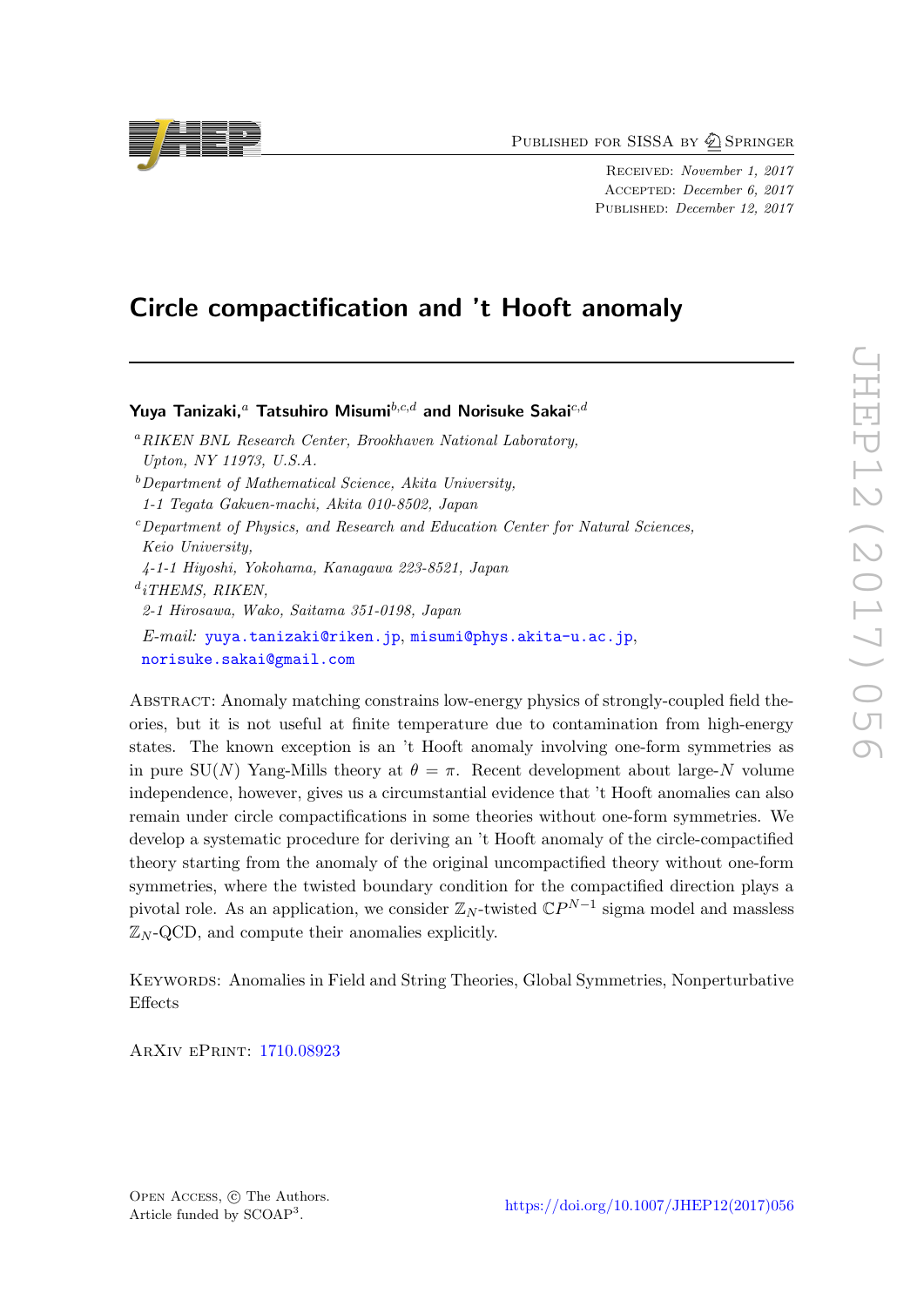# Contents

|            | 1 Introduction                                                               | $\mathbf{1}$            |
|------------|------------------------------------------------------------------------------|-------------------------|
| $\bf{2}^-$ | Formalism                                                                    | $\overline{\mathbf{4}}$ |
|            | Systematic procedure for anomaly with circle compactification<br>2.1         | 5                       |
|            | 2.2<br>Comments on choice of the background holonomy                         | 7                       |
|            | 3 $\mathbb{Z}_N$ -twisted $\mathbb{C}P^{N-1}$ sigma model                    | 8                       |
|            | 't Hooft anomaly and global inconsistency in two dimensions<br>3.1           | 8                       |
|            | $\mathbb{Z}_N$ -twisted $\mathbb{C}P^{N-1}$ model and its anomaly<br>$3.2\,$ | 10                      |
|            | Comparison with previous studies and discussion<br>3.3                       | 11                      |
|            | 4 Massless $\mathbb{Z}_N$ -QCD                                               | 12                      |
|            | Four-dimensional 't Hooft anomaly of massless N-flavor QCD<br>4.1            | $12\,$                  |
|            | Massless $\mathbb{Z}_N$ -QCD and its anomaly<br>4.2                          | 14                      |
|            | Comparison with previous studies and discussion<br>4.3                       | 15                      |
| 5.         | Conclusion                                                                   | 16                      |
|            |                                                                              |                         |

# <span id="page-1-0"></span>1 Introduction

Quantum field theory (QFT) provides us a universal description about collective quantum phenomena that appear in huge varieties of physical systems from particle and nuclear physics to condensed matter physics. However, we often encounter the situation where things we observe at low energies look completely different from microscopic degrees of freedom describing QFT. That happens when QFTs of our interest is strongly coupled, and nonperturbative aspects of QFTs are still in big mystery.

One of the possible approaches to tackle this situation is to find a rigorous nature of QFTs, especially related to symmetries and topologies. Symmetry has always played a key role in the development of QFTs; for instance, the idea of spontaneous symmetry breaking classifies traditional phases of matter following Landau's characterization [\[1,](#page-17-0) [2\]](#page-17-1). In order to refine the data of QFTs related to symmetry, one can try to promote global symmetry to local gauge symmetry, but sometimes topology related to the symmetry gives an obstruction. Such obstruction is called an 't Hooft anomaly, which is of great importance because of its preservation under the renormalization group flow [\[3](#page-17-2)[–5\]](#page-17-3): an 't Hooft anomaly computed by the low-energy effective theory must be equal to that of microscopic degrees of freedom. It provides us an important consistency check to determine the structure of vacuum and its low-energy excitations and we can use it irrespective of QFTs of our interest being strongly coupled or not. Originally, anomaly matching was proposed for studying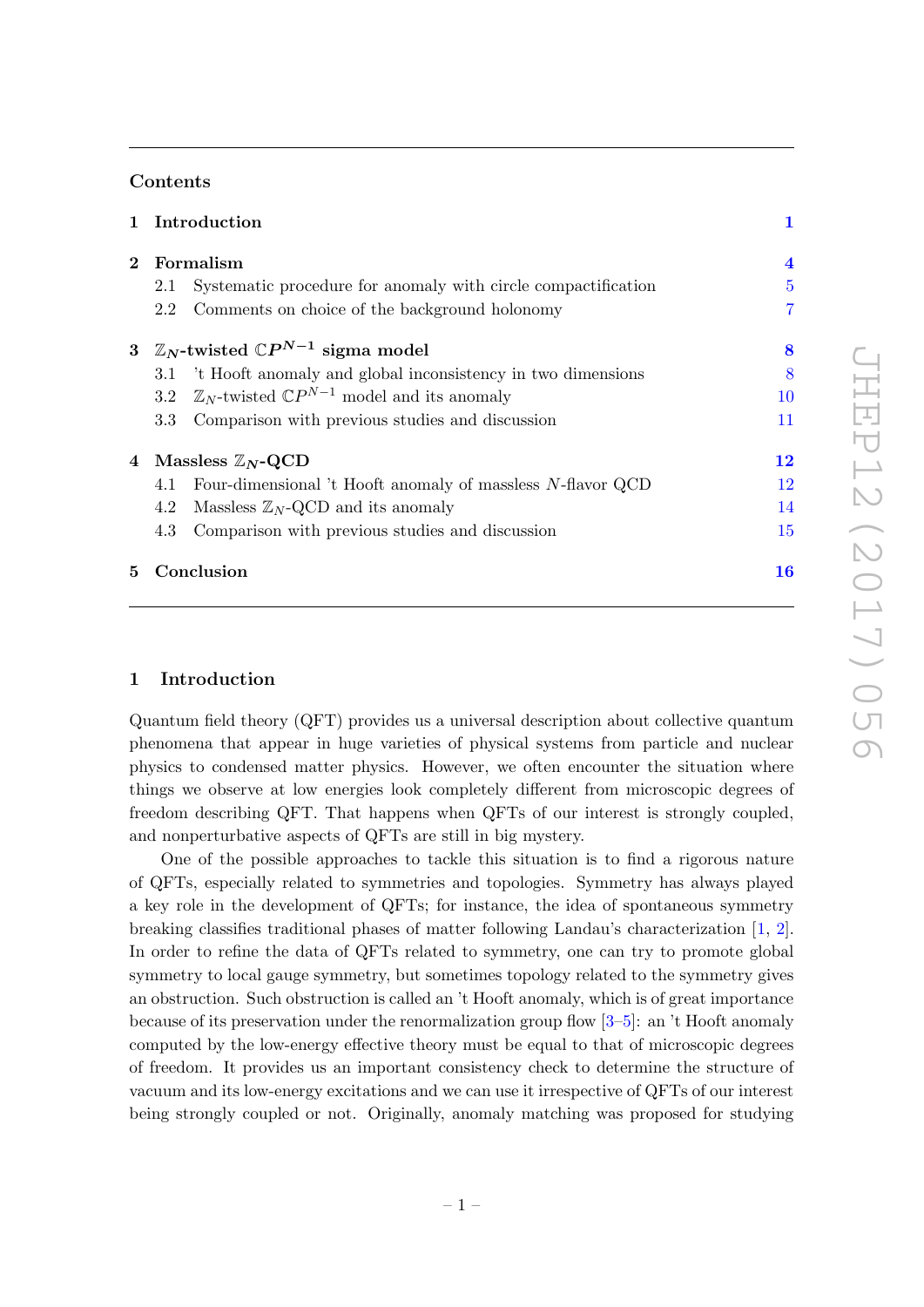chiral symmetries of gauge theories with massless fermions [\[3–](#page-17-2)[5\]](#page-17-3). Recent development on topological phases of matter pushes that notion further  $[6–10]$  $[6–10]$  and it is now applicable also for systems with discrete symmetries, higher-form symmetries, and so forth, to derive nontrivial consequences on vacuum structures [\[11](#page-17-6)[–25\]](#page-18-0).

Although anomaly matching is a powerful technique to study nonperturbative physics, it cannot uncover details of dynamical aspects of QFTs and just provides us a consistency condition. For example,  $SU(N)$  Yang-Mills theory is believed to exhibit confinement in four-dimensional spacetime, and an 't Hooft anomaly can tell us about some additional information on vacuum assuming confinement, but it does not show how confinement can happen. Analytic computation of confinement in four dimensions is currently impossible because of its strong coupling nature. Still, it is found that the confinement of  $SU(N)$ Yang-Mills theory is realizable on  $\mathbb{R}^3 \times S^1$  by adding several massive adjoint fermions or deformations of the action itself, and this confinement is calculable with reliable semiclassical computations [\[26](#page-18-1)[–31\]](#page-18-2). What is more interesting is that this semiclassical confinement is argued to be adiabatically connected to the confinement in the strongly-coupled regime by decompactifying the circle  $S^1$  especially in the large-N limit. This finding motivated many studies of various asymptotically-free field theories by compactifying one direction to a circle with an appropriate boundary condition, and it is expected to map the strongly-coupled dynamics into the semiclassical regime without losing its essential information [\[32–](#page-19-0)[53\]](#page-20-0).

In this paper, we would like to make a connection between these two recent developments of nonperturbative QFTs; adiabatic circle compactification and 't Hooft anomaly matching. If the vacuum structures of the original and circle-compactified theories are really adiabatically connected, it is natural to think that both vacuum structures reproduce the same 't Hooft anomaly matching condition. However, there is the following difficulty in this idea: anomaly is renormalization group invariant, and it is matched by the vacuum or its low-energy excitations. Since other high-energy states do not produce the anomaly, the effect of anomaly would disappear once those high-energy states give dominant contributions at finite temperature. How can this observation be consistent with the story about adiabatic continuity? In order to understand the situation better, we consider two quick examples.

Let us consider a three-dimensional free Dirac fermion, which has a  $U(1)$  symmetry and time-reversal symmetry T. Consider the partition function  $\mathcal{Z}[A]$  under the U(1) gauge field A, then

$$
\mathcal{Z}[A] = |\mathcal{Z}[A]| \exp(i\eta[A]/2). \tag{1.1}
$$

Here,  $\eta[A]$  is the eta invariant [\[11\]](#page-17-6), which is roughly the U(1) level-1 Chern-Simons action but is gauge-invariant modulo  $4\pi$ , and U(1) itself has no 't Hooft anomaly. With the background  $U(1)$  gauge field, the time-reversal symmetry is broken because

$$
\mathcal{Z}[\mathsf{T} \cdot A] = \mathcal{Z}[A] \exp\left(-\frac{\mathrm{i}}{4\pi} \int A \mathrm{d}A\right). \tag{1.2}
$$

That is,  $U(1)$  and  $T$  has a mixed 't Hooft anomaly and it is characterized by the Chern-Simons action. Now, we consider the three-dimensional manifold of the form  $M^3 =$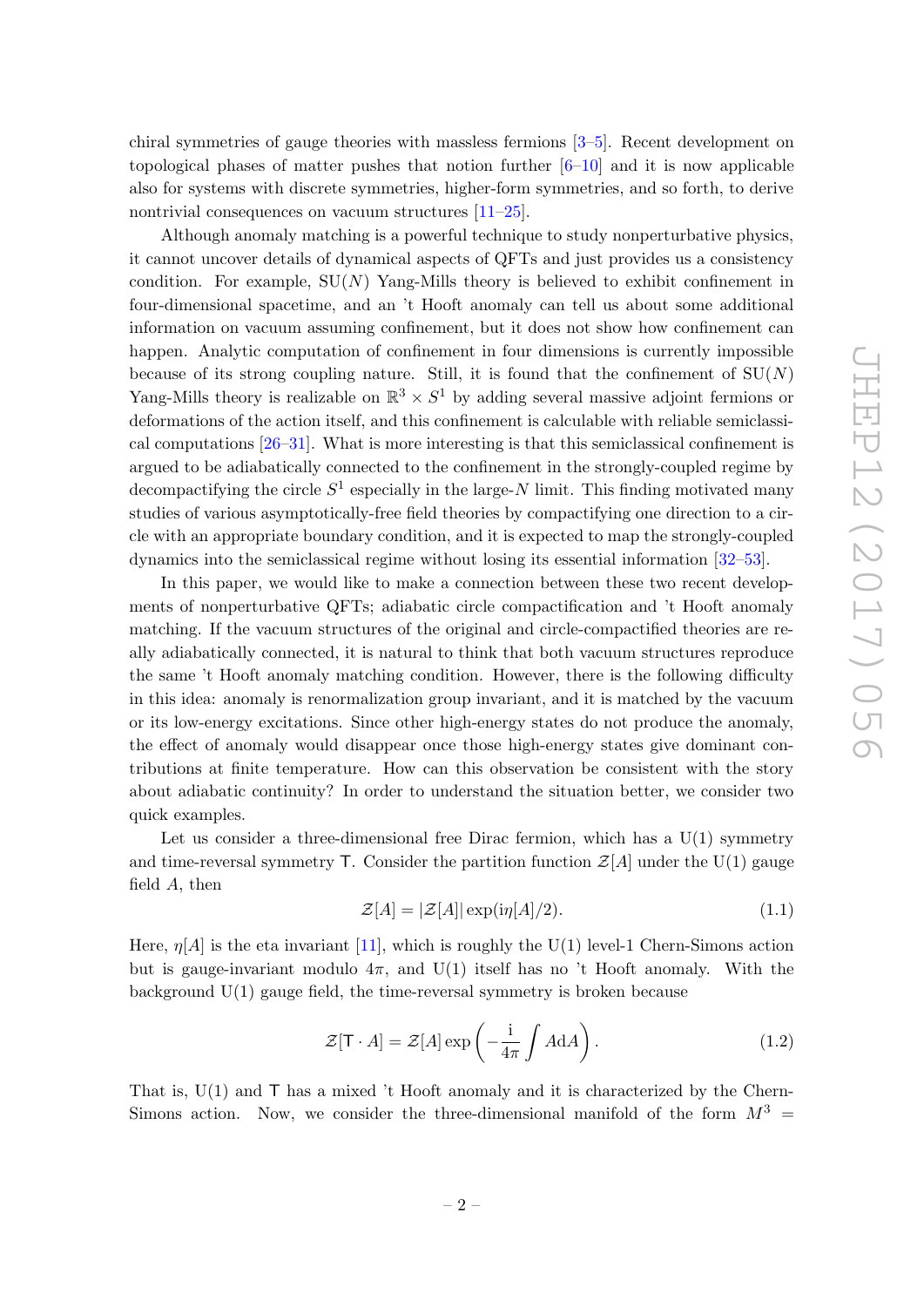$M^2 \times S^1$ , and let  $S^1$  be small enough. We want to check the fate of above anomaly in the two-dimensional effective theory, whose symmetry is  $U(1)$  and T. To gauge the  $U(1)$ symmetry of this two-dimensional theory, we set  $A = A_1 dx^1 + A_2 dx^2$  with  $x^3$ -independent  $A_i$ , which is a U(1) connection on  $M^2$ . The anomaly vanishes with this U(1) gauge field A, since  $AdA = 0$ . As we can see in this example, the anomaly is characterized by a topological invariant of the background gauge field A, and if we make A be independent of one compactified direction the topological invariant vanishes identically. Physical interpretation is that thermal fluctuation appears after circle compactification and information of topology is lost because of it. This observation seems to be generic and shows the fundamental difficulty in making a connection between vacuum structures of the original theory and the circle-compactified theory from the viewpoint of 't Hooft anomaly matching.

What is recently found is that if the 't Hooft anomaly involves a one-form symmetry then it does survive even at finite temperatures [\[15\]](#page-18-3). The known example is the  $SU(N)$ Yang-Mills theory at  $\theta = \pi$ . SU(N) Yang-Mills theory has the  $\mathbb{Z}_N$  one-form symmetry that acts on Wilon lines. At  $\theta = \pi$  the theory also has the time-reversal symmetry T. If we consider the partition function  $\mathcal{Z}_{\theta=\pi}[B]$  with the background  $\mathbb{Z}_N$  two-form gauge field B for the center symmetry, the time-reversal symmetry is broken:

$$
\mathcal{Z}_{\theta=\pi}[\mathsf{T}\cdot B]=\mathcal{Z}_{\theta=\pi}[B]\exp\left(\frac{\mathrm{i}N}{4\pi}\int B\wedge B\right). \tag{1.3}
$$

Therefore, there is a mixed 't Hooft anomaly between the  $\mathbb{Z}_N$  one-form symmetry and time-reversal symmetry. At  $\theta = \pi$ , either of them must be broken spontaneously if we assume the mass gap at  $\theta = \pi$ .

Now, we compactify one direction and set the four-dimensional manifold as  $M^4 = M^3 \times$  $S^1$ , where the size L of  $S^1$  is sufficiently small, i.e., the temperature  $L^{-1}$  is sufficiently high. In this case, in addition to  $\mathbb{Z}_N$  one-form symmetry, there exists  $\mathbb{Z}_N$  zero-form symmetry that acts on Polyakov loop  $\Phi = \text{tr}[\mathcal{P} \exp \text{i} \oint_{S^1} a]$ . In order to gauge these  $\mathbb{Z}_N$  symmetries, we introduce the  $\mathbb{Z}_N$  two-form gauge field  $B^{(2)}$  and also the  $\mathbb{Z}_N$  one-form gauge field  $B^{(1)}$ . In the four-dimensional language, these gauge fields for three-dimensional effective theory can be regarded as

$$
B = B^{(2)} + B^{(1)} \wedge L^{-1} dx^4.
$$
 (1.4)

Substituting this form into the anomaly relation, we obtain

$$
\mathcal{Z}_{\theta=\pi}[\mathsf{T}\cdot B] = \mathcal{Z}_{\theta=\pi}[B] \exp\left(\frac{\mathrm{i}N}{2\pi} \int B^{(2)} \wedge B^{(1)}\right). \tag{1.5}
$$

This suggests that there is a mixed 't Hooft anomaly among  $\mathbb{Z}_N$  zero-form,  $\mathbb{Z}_N$  one-form, and time-reversal symmetries. Even at finite temperatures, one of these three symmetries must be spontaneously broken. The intuitive difference between anomalies involving only ordinary symmetry and containing one-form symmetries is the following: if the anomaly involves one-form symmetry, the line operator wrapping around  $S<sup>1</sup>$  is affected by the compactified direction even if that direction is small, and information of topology survives in the circle-compactified theory. This provides positive support to the idea of adiabatic continuity for Yang-Mills theory with adjoint matters [\[26–](#page-18-1)[31\]](#page-18-2) because we can claim that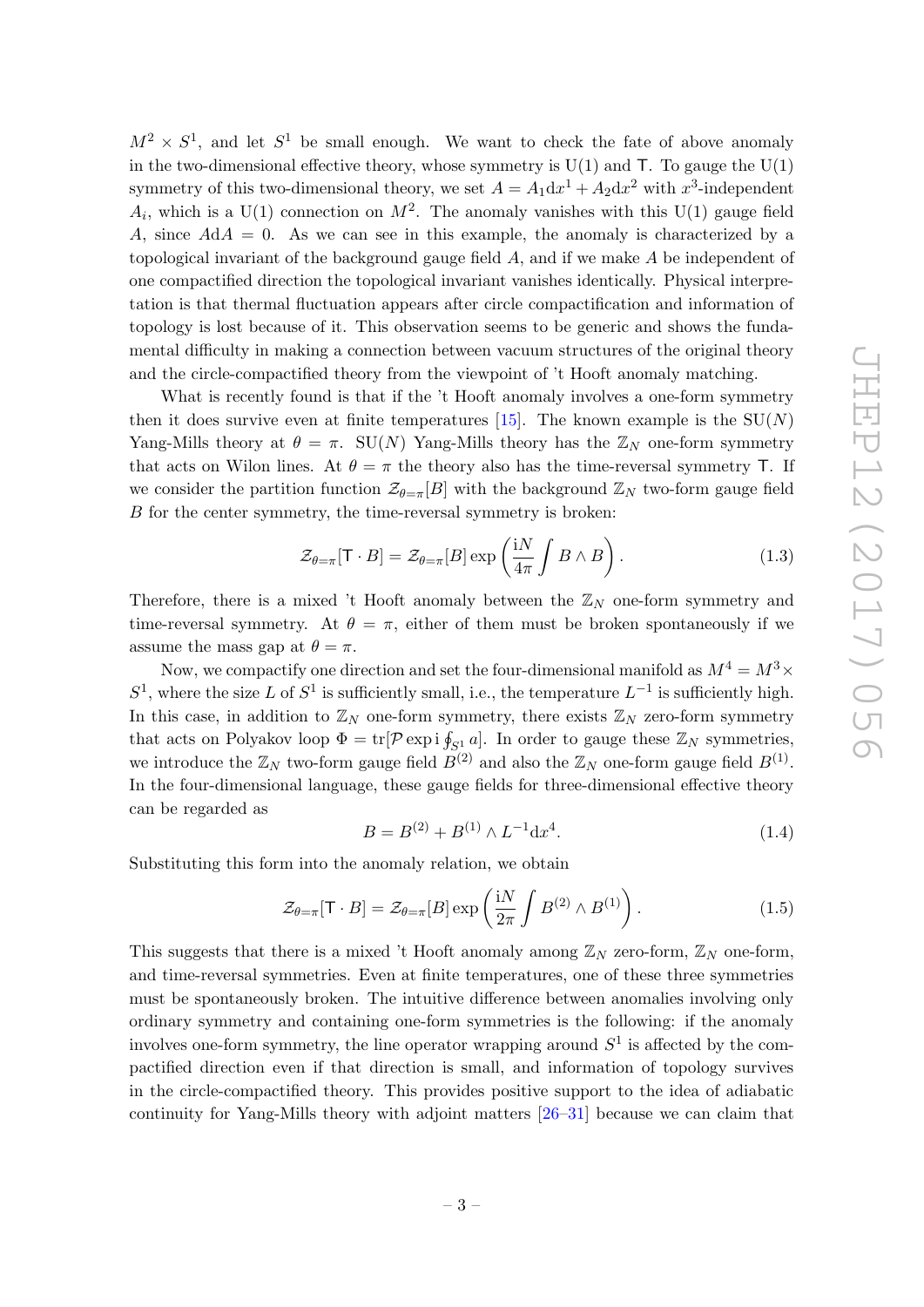vacuum structures of the original and circle-compactified theories are controlled by the same 't Hooft anomaly.

What happens if the gauge theory contains some matter fields not in the adjoint representation like quantum chromodynamics (QCD)? Typically, such theories do not have one-form symmetries, but still its vacuum property is sometimes constrained by 't Hooft anomalies. The same situation occurs in some two-dimensional nonlinear sigma models, such as the  $\mathbb{C}P^{N-1}$  model, which has no one-form symmetries and an 't Hooft anomaly exists. There is a circumstantial evidence that 't Hooft anomalies should survive under circle compactifications even for these cases from the viewpoint of adiabatic continuity: adiabatic continuity of two-dimensional sigma models seems to be valid under specific boundary conditions on  $\mathbb{R} \times S^1$  [\[36,](#page-19-1) [37,](#page-19-2) [41,](#page-19-3) [44,](#page-19-4) [45\]](#page-19-5), and it is rigorously proven for  $\mathbb{C}P^{N-1}$ or  $O(N)$  sigma models in large-N limit [\[50\]](#page-20-1). It is elucidated in the large-N limit that the twisted boundary condition eliminates most of contributions to the partition function from high-energy states [\[40,](#page-19-6) [50\]](#page-20-1) as seen in Witten index of supersymmetric theories [\[54\]](#page-20-2), and the property of the vacuum is correctly captured at any size of circle compactification.

In this paper, we positively answer the question whether there is any example in which an 't Hooft anomaly only of ordinary symmetries survives after circle compactification. We develop a systematic procedure generating the anomaly in the circle compactification starting from the anomaly of the original uncompactified theory, where the twisted boundary condition plays a pivotal role in our construction of anomaly. Although no one-form symmetry exists, the above calculation for the case with one-form symmetry [\[15\]](#page-18-3) gives us a strong motivation of our construction. Theories covered by our procedure contain  $\mathbb{C}P^{N-1}$  sigma model with  $\mathbb{Z}_N$  twisted boundary condition, massless QCD with  $N_c = N_f$ with twisted boundary condition  $(\mathbb{Z}_N$ -QCD) [\[55](#page-20-3)[–60\]](#page-20-4), and so on. Our systematic procedure is valid even away from large- $N$  limit so long as an 't Hooft anomaly exists.

The paper is organized as follows. In section [2,](#page-4-0) we establish a systematic procedure to compute the 't Hooft anomaly of the circle compactified theory when the original one has no one-form symmetry. We there give a concrete construction of the anomaly, and the importance of appropriately twisted boundary condition is clarified. In section [3,](#page-8-0) we demonstrate our method in two-dimensional  $\mathbb{C}P^{N-1}$  model. Starting from two-dimensional 't Hooft anomaly of  $\mathbb{C}P^{N-1}$  model at  $\theta = \pi$ , we derive the anomaly of  $\mathbb{Z}_N$ -twisted  $\mathbb{C}P^{N-1}$ model on  $\mathbb{R} \times S^1$ . In section [4,](#page-12-0) we discuss an anomaly of massless  $\mathbb{Z}_N$ -QCD and derive it starting from four-dimensional massless QCD. We compare the 't Hooft anomaly with results of previous studies, and discuss the application of anomaly matching to the phase diagram. Section [5](#page-16-0) is devoted to conclusion and discussion.

## <span id="page-4-0"></span>2 Formalism

In this section, we develop a systematic procedure for deriving an 't Hooft anomaly of circlecompactified theories starting from the 't Hooft anomaly of an original theory. Only when there exists one-form symmetry, it has been already well-understood that 't Hooft anomaly survives even at finite temperatures [\[15\]](#page-18-3). Our procedure given below derives the anomaly of circle-compactified theories when the original theory has no one-form symmetries. It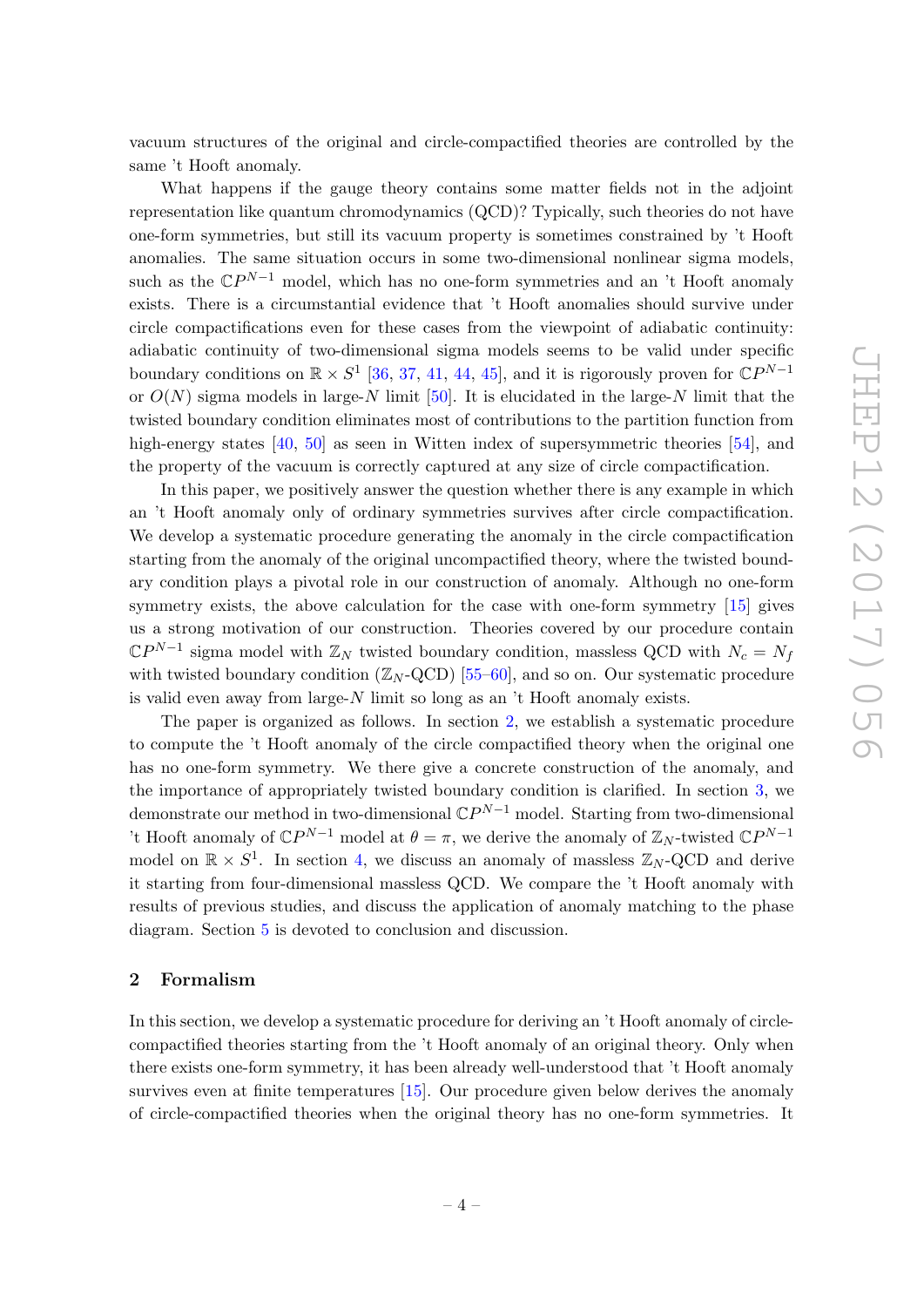turns out that the boundary condition twisted by global symmetry plays an important role for nonvanishing anomaly.

### <span id="page-5-0"></span>2.1 Systematic procedure for anomaly with circle compactification

We consider a  $(D+1)$ -dimensional quantum field theory (QFT), and assume that the QFT has two symmetries G and H acting on its physical Hilbert space faithfully. We call G as a flavor symmetry, and consider the case when  $G = \widetilde{G}/\Gamma$  with  $\widetilde{G} = SU(N)$  and  $\Gamma = \mathbb{Z}_N$ . It is straightforward to extend the discussion for the case  $\widetilde{G} = SU(N_1) \times SU(N_2) \times \cdots \times U(1)^r$ and  $\Gamma = \mathbb{Z}_{n_1} \times \mathbb{Z}_{n_2} \times \cdots \subset Z(\widetilde{G})$  (center of  $\widetilde{G}$ ). However, it makes notations for the following discussion complicated, and we try to make our explanation as simple as possible.

We further assume that G and H have a mixed 't Hooft anomaly but  $\tilde{G}$  and H have no anomaly. In order to see the anomaly, we introduce the background gauge field for the flavor symmetry G. G-gauge field consists of two ingredients  $[61-63]$ :

- $\tilde{G}$ -gauge field A that is locally a one-form in  $(D+1)$  dimensions.
- Γ-gauge field B that is locally a two-form in  $(D+1)$  dimensions.

The physical interpretation is that the electric  $\Gamma$  one-form symmetry appears after gauging  $\tilde{G}$  and its charged object is the Wilson line

$$
W(C) = \text{tr}\left[\mathcal{P}\exp\left(\text{i}\oint_C A\right)\right].\tag{2.1}
$$

Gauging this one-form symmetry by  $B$ , the Wilson line is no longer a genuine line operator and we obtain  $G$ -gauge theory instead of  $\tilde{G}$ -gauge theory. We denote the partition function of this QFT under the background G-gauge field as  $\mathcal{Z}[(A, B)]$ . The above assumption on anomaly implies that

<span id="page-5-2"></span>
$$
\mathcal{Z}[h \cdot (A, B)] = \mathcal{Z}[(A, B)] \exp(i\mathcal{A}_h[B]), \qquad (2.2)
$$

where  $h \in H$ ,  $h \cdot (A, B)$  is the H-transformation of G-gauge field  $(A, B)$ , and  $\mathcal{A}_h[B]$  is a  $(D+1)$  $(D+1)$  $(D+1)$ -dimensional topological Γ-gauge theory<sup>1</sup> determined by  $h \in H$ . For some  $h \in H$ , the anomaly  $\mathcal{A}_h[B]$  cannot be canceled by variations of local counterterms. Under this setup, we will derive the 't Hooft anomaly of D-dimensional effective theory when one of the direction is compactified to a small circle.

In order to consider the circle compactification, we set  $(D+1)$ -dimensional manifolds as  $M^{D+1} = M^D \times S^1$ , and the size of its D-dimensional part  $M^D$  is much larger than the circle  $S^1$  of size L. At this stage, all the fields of QFT obey the periodic boundary condition along  $S^1$ . To describe the theory at first, we turn off B and D-dimensional components of A, i.e.,  $A = A_{D+1} dx^{D+1}$ . In this process, we can still fix the Polyakov-loop matrix of  $A =: A_{\text{cl}}$  along  $S^1$  to a nontrivial one, and denote it as

$$
\Omega = \mathcal{P} \exp\left(i \int_0^L A_{\rm cl}\right). \tag{2.3}
$$

<span id="page-5-1"></span><sup>&</sup>lt;sup>1</sup>Generally speaking, the anomaly  $\mathcal{A}_h$  can be a local G-gauge invariant functional of A and B,  $\mathcal{A}_h[A, B]$ , such that  $\mathcal{A}_h[A, 0] \equiv 0$ . For simplicity, we further assume the anomaly  $\mathcal{A}_h$  depends only on B, but such extensions are inevitable if we consider the case when the dimension  $D + 1$  is odd.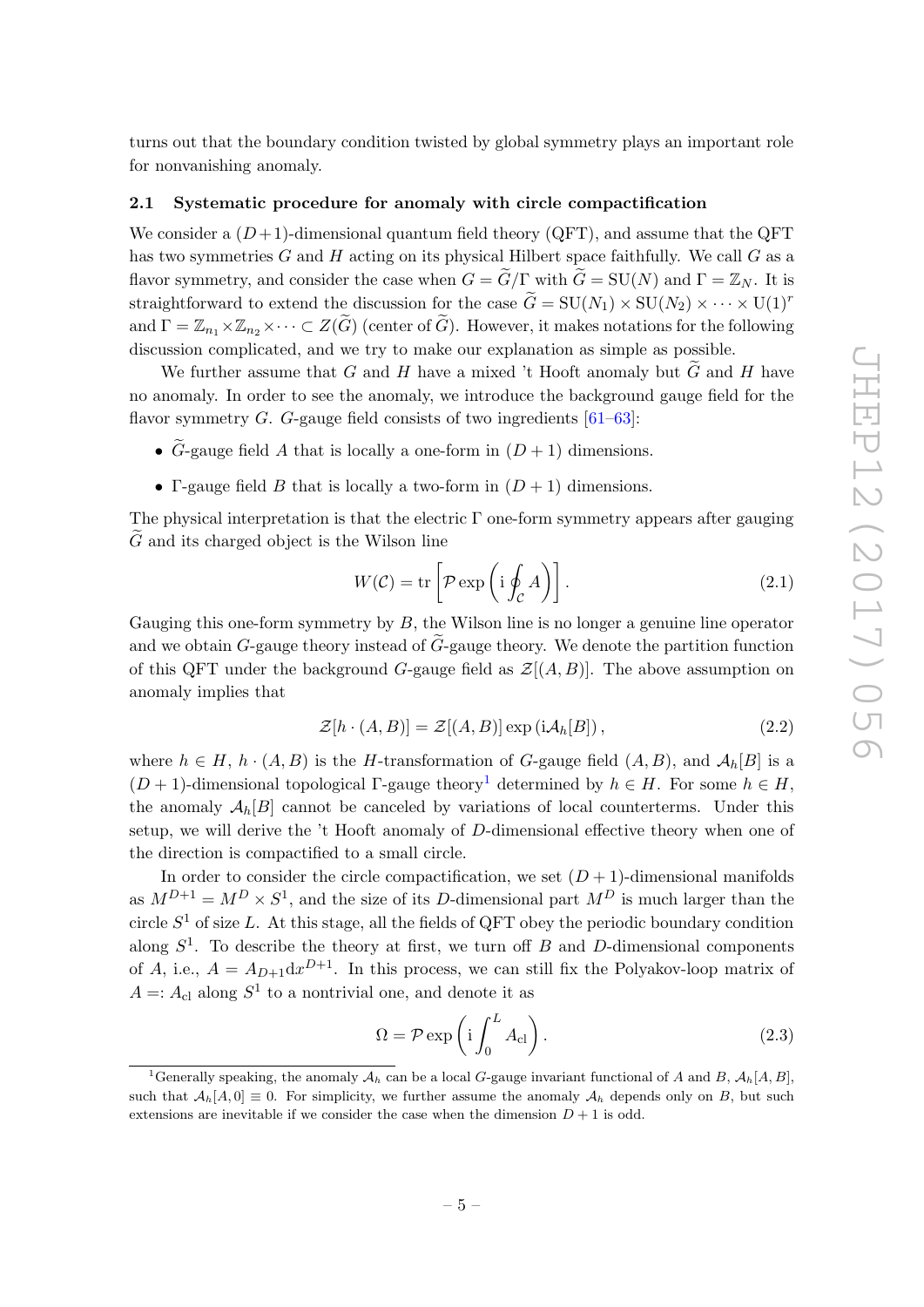For each  $\Omega \in \tilde{G}$  that is uniform on  $M^D$ , we obtain a D-dimensional QFT on  $M^D$ , and denote its partition function as  $\mathcal{Z}_{\Omega}$ . This is equivalent to imposing a twisted boundary condition on fields of QFT along  $S^1$  by performing a boundary-condition-changing  $\widetilde{G}$ -gauge transformation, but we keep the periodic boundary condition with nontrivial holonomy  $\Omega$ during our explanation of the general strategy. Before introducing the two-form gauge field B, we originally have  $(D + 1)$ -dimensional one-form symmetry Γ, and it induces Ddimensional zero-form and one-form symmetries  $\Gamma$  after circle compactification when A is dynamical. The zero-form symmetry  $\Gamma(=\mathbb{Z}_N)$  acts as  $\text{tr}(\Omega^n) \mapsto \omega^n \text{tr}(\Omega^n)$  with some  $\omega \in \Gamma \setminus \{1\}$ , and we thus identify<sup>[2](#page-6-0)</sup> its action on  $\Omega$  itself as  $\Omega \mapsto \omega \Omega$ . However, since we define the theory  $\mathcal{Z}_{\Omega}$  by fixing the  $\widetilde{G}$  holonomy  $\Omega$ , the above transformation  $\Omega \mapsto \omega \Omega$  maps one theory  $\mathcal{Z}_{\Omega}$  to another theory  $\mathcal{Z}_{\omega\Omega}$ : it is not the symmetry of  $\mathcal{Z}_{\Omega}$ .

In order to have a nontrivial anomaly on  $M<sup>D</sup>$ , we need to have a symmetry involving the above zero-form transformation,  $\Omega \mapsto \omega \Omega$ . We specify the  $\tilde{G}$  holonomy  $\Omega$  such that there exists  $S \in \widetilde{G}$  satisfying

<span id="page-6-1"></span>
$$
S\Omega S^{-1} = \omega \Omega. \tag{2.4}
$$

Since S is not an element of the center  $Z(\widetilde{G})$  of  $\widetilde{G}$  by definition,  $S \notin \Gamma$ . Recall that  $G = \tilde{G}/\Gamma$  acts faithfully on the physical Hilbert space, and it means that S generates a faithful symmetry of QFT, which we call a "shift symmetry". When the shift symmetry S acts on fields, the holonomy matrix  $\Omega$  is changed to  $S\Omega S^{-1}$ . The requirement [\(2.4\)](#page-6-1) states that the symmetry generated by S is intertwined with the zero-form symmetry  $\Gamma$ ,  $\Omega \mapsto \omega^{-1}\Omega$ , in order to maintain the holonomy  $\Omega$ , and the symmetry of  $\mathcal{Z}_{\Omega}$  is obtained: we denote this zero-form symmetry  $\Gamma$  generated by S as  $\Gamma_S$  in order to distinguish it from the original one,  $\Gamma \subset Z(\widetilde{G})$ . Because of [\(2.4\)](#page-6-1),  $\Omega$  cannot be proportional to the identity matrix: typical example of  $\Omega$  and S satisfying [\(2.4\)](#page-6-1) is  $(\omega = e^{2\pi i/N})$ 

<span id="page-6-2"></span>
$$
\Omega = \omega^{-(N-1)/2} \begin{pmatrix} 1 & 0 & 0 & \cdots & 0 \\ 0 & \omega & 0 & \cdots & 0 \\ 0 & 0 & \omega^2 & \cdots & 0 \\ \vdots & \vdots & \vdots & & \vdots \\ 0 & 0 & 0 & \cdots & \omega^{N-1} \end{pmatrix}, \quad S = \begin{pmatrix} 0 & 1 & 0 & \cdots & 0 \\ 0 & 0 & 1 & \cdots & 0 \\ \vdots & \vdots & \vdots & & \vdots \\ 0 & 0 & 0 & \cdots & 1 \\ 1 & 0 & 0 & \cdots & 0 \end{pmatrix}.
$$
 (2.5)

Since the flavor symmetry of D-dimensional theory must commute with  $\Omega$ , flavor symmetry  $\widetilde{G}$  might be explicitly broken to a maximal Abelian subgroup  $\widetilde{K}$  as  $\widetilde{G} \to \widetilde{K}$ . Symmetry with the faithful representation is again given by the quotient  $K = \widetilde{K}/\Gamma$ . Let us assume that H is not explicitly broken by fixing  $\Omega$ , then the D-dimensional effective theory  $\mathcal{Z}_{\Omega}$ has three symmetries; shift symmetry  $\Gamma_S$ , flavor symmetry K, and H.

Let us try to introduce the background gauge fields for  $\Gamma_S$  and K. We denote the  $\Gamma_S$ -gauge field as  $B^{(1)}$  that is locally a one-form on  $M^D$ . The K-gauge field consists of two ingredients:

- $\widetilde{K}$ -gauge field  $A_K$  that is locally a one-form on  $M^D$ .
- <span id="page-6-0"></span>• Γ-gauge field  $B^{(2)}$  that is locally a two-form on  $M^D$ .

<sup>&</sup>lt;sup>2</sup>This identification is not gauge-invariant since  $\Omega$  itself is not. To justify it, we regard that the Polyakov gauge is taken for  $\tilde{G}$ -gauge field A.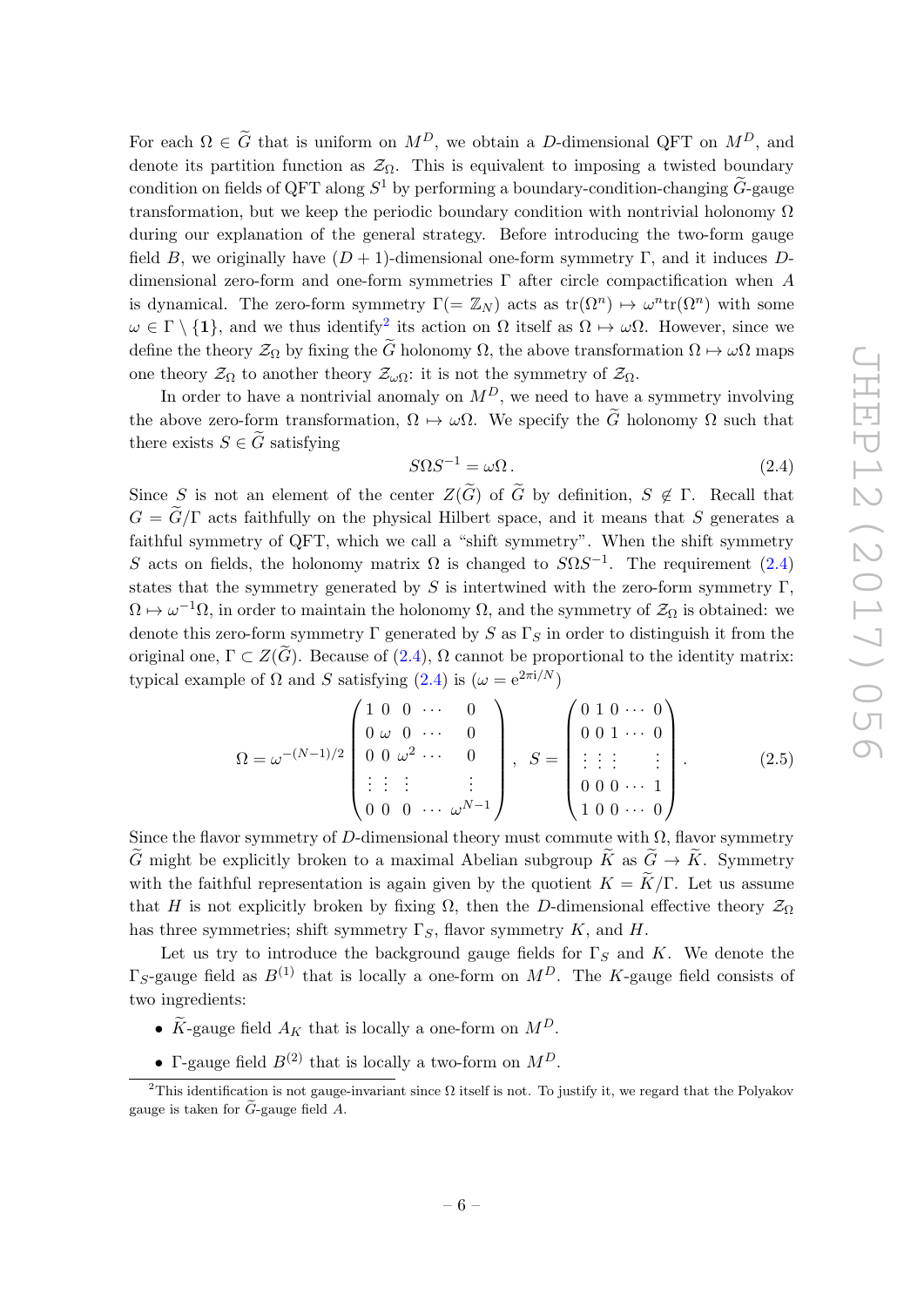When  $\widetilde{K}$  is gauged, the D-dimensional one-form symmetry  $\Gamma$  emerges, so we can introduce  $B^{(2)}$  which is a two-form on  $M^D$ . Using these gauge fields, we define the G-gauge field on  $M^D \times S^1$  as

<span id="page-7-1"></span>
$$
A = AK + B(1) + Acl, B = B(2) + B(1) \wedge L-1 dxD+1.
$$
 (2.6)

The field  $B^{(1)}$  in the expression  $(2.6)$  may require some explanations: when it appears in A, it is regarded as a gauge field for the subgroup  $\Gamma_S \subset \widetilde{G}$  of the flavor symmetry, while it should be regarded as a gauge field for the zero-form symmetry  $\Gamma$  induced from the oneform symmetry when it appears inside B. We use this slightly abused notation in order to emphasize that these two transformations are intertwined as a symmetry of  $\mathcal{Z}_{\Omega}$ . Let  $\mathcal{Z}_{\Omega}[(A_K, B^{(1)}, B^{(2)})]$  be the partition function with the background gauge fields for  $\Gamma_S$  and  $K$ , then the given construction of the  $D$ -dimensional theory shows that

<span id="page-7-2"></span>
$$
\mathcal{Z}_{\Omega}[(A_K, B^{(1)}, B^{(2)})] = \mathcal{Z}[(A, B)],\tag{2.7}
$$

where A and B are given in  $(2.6)$ .

We can now derive the mixed D-dimensional anomaly among  $\Gamma_S$ , K, and H as follows: using the  $(D + 1)$ -dimensional expression of the D-dimensional theory,  $(2.6)$  and  $(2.7)$ , we obtain

<span id="page-7-3"></span>
$$
\mathcal{Z}_{\Omega}[h \cdot (A_K, B^{(1)}, B^{(2)})]
$$
\n
$$
= \mathcal{Z}[h \cdot (A, B)]
$$
\n
$$
= \mathcal{Z}[(A, B)] \exp(i\mathcal{A}_h[B])
$$
\n
$$
= \mathcal{Z}_{\Omega}[(A_K, B^{(1)}, B^{(2)})] \exp(i\mathcal{A}_h[B^{(2)} + B^{(1)} \wedge L^{-1} dx^{D+1}]).
$$
\n(2.8)

Here, we use the anomaly relation [\(2.2\)](#page-5-2) in  $(D+1)$  dimensions. Since  $B^{(2)}$  and  $B^{(1)}$  have no dependence on  $x^{D+1}$ , the compactified direction  $S^1$  of  $\mathcal{A}_h[B^{(2)} + B^{(1)} \wedge L^{-1} dx^{D+1}]$  can be integrated out in a trivial manner. As a result,  $A_h$  becomes the D-dimensional topological Γ-gauge theory of  $B^{(2)}$  and  $B^{(1)}$ , and this defines the anomaly of the D-dimensional QFT  $\mathcal{Z}_{\Omega}$ . That is, the D-dimensional QFT  $\mathcal{Z}_{\Omega}$  has a mixed 't Hooft anomaly among  $\Gamma_S$ , K, and H, and the trivial gapped state is forbidden.

#### <span id="page-7-0"></span>2.2 Comments on choice of the background holonomy

One of the most important part in our construction of D-dimensional anomaly via circle compactification is the choice of nontrivial holonomy background Ω. In order to clarify the importance of the condition [\(2.4\)](#page-6-1), let us take the trivial one  $\Omega = 1$  as a "bad" example.

Whether or not  $(2.4)$  is satisfied, the zero-form transformation  $\Gamma$  acts on holonomy as  $\Omega \mapsto \omega\Omega$ . However, any elements  $q \in \tilde{G}$  commutes with  $\Omega$ , and then this zero-form transformation on the Polyakov loop has no connection with the symmetry of D-dimensional system. Since it is not a faithful symmetry of the system, we must set  $B^{(1)} = 0$  in the trivial choice  $\Omega = 1$ . Instead, the flavor symmetry  $\tilde{G}$  is unbroken, and the corresponding gauge field on  $M^D$  is denoted as  $A_G$ . As a result, the anomaly relation [\(2.8\)](#page-7-3) becomes

$$
\mathcal{Z}_{1}[h \cdot (A_{G}, 0, B^{(2)})] = \mathcal{Z}_{1}[(A_{G}, 0, B^{(2)})] \exp \left(i \mathcal{A}_{h}[B^{(2)}]\right).
$$
 (2.9)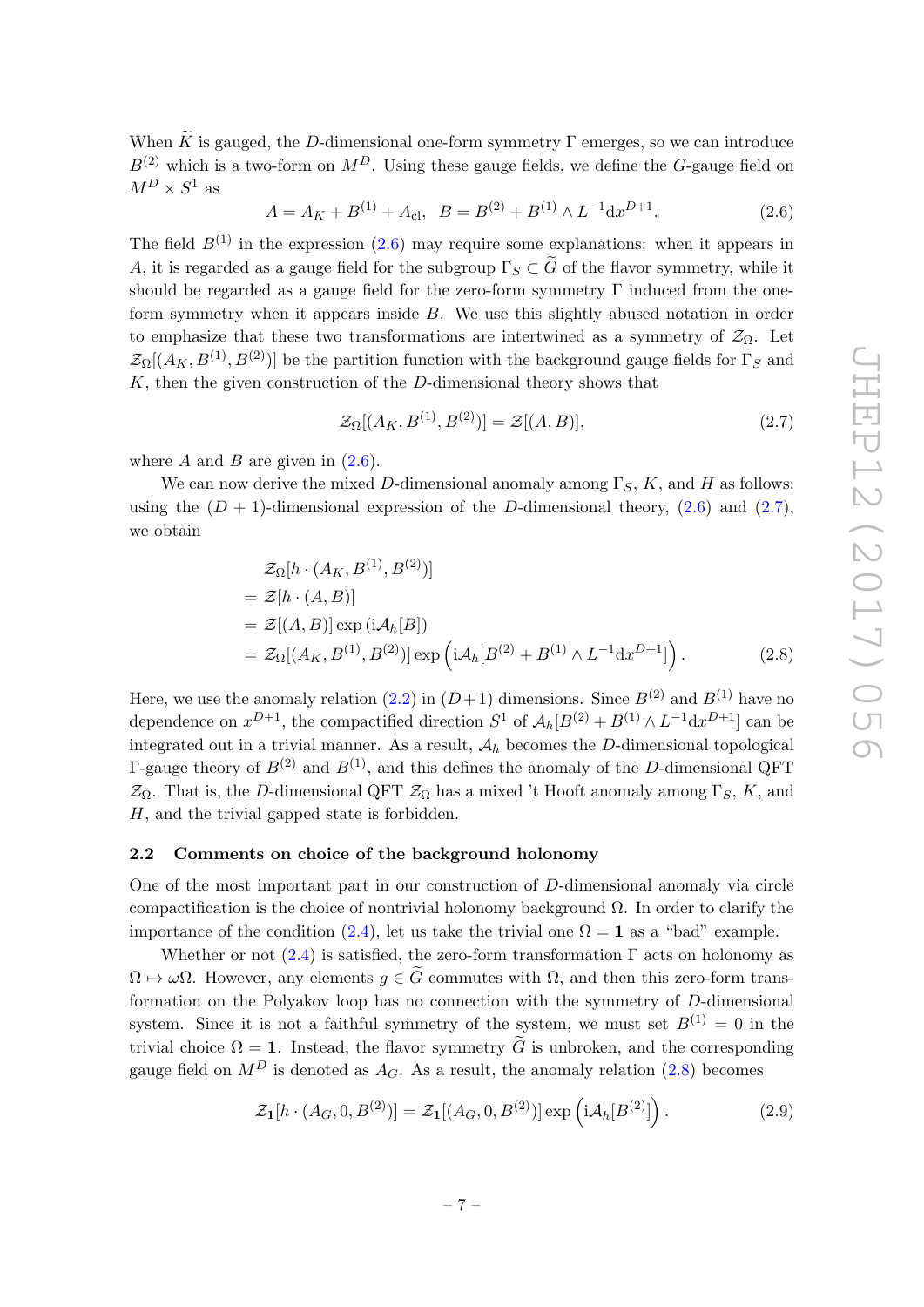Since  $B^{(2)}$  is a gauge-field on  $M^D$  while  $\mathcal{A}_h$  is a  $(D + 1)$ -dimensional topological theory, we obtain  $\mathcal{A}_h[B^{(2)}] = 0$ . This means that the trivial boundary condition eliminates the anomaly of  $(D + 1)$  dimensions. Two-form gauge fields  $B^{(2)}$  on  $M^D$  are not enough for anomaly.

In our construction, the zero-form transformation  $\Gamma$  on Polyakov-loop  $\Omega$  is translated into the faithful symmetry generated by  $S$  on fields of QFT via  $(2.4)$ . The appearance of the faithful zero-form symmetry  $\Gamma_S$  allows us to introduce the  $\Gamma_S$ -gauge field  $B^{(1)}$ . Since  $\Gamma_S$  and  $\Gamma$  is intertwined in  $(D+1)$  dimensions, it is built into the  $(D+1)$ -dimensional two-form gauge field B as a form  $B^{(1)} \wedge L^{-1} dx^{D+1}$ . Therefore, the 't Hooft anomaly can survive even if the original theory has no one-form symmetry.

# <span id="page-8-0"></span> $3$   $\mathbb{Z}_{N}\text{-twisted }\mathbb{C}P^{N-1} \text{ sigma model}$

As a demonstration of the systematic procedure in section [2,](#page-4-0) we calculate the anomaly of  $\mathbb{Z}_N$ -twisted  $\mathbb{C}P^{N-1}$  model starting from the two-dimensional 't Hooft anomaly. Twodimensional  $\mathbb{C}P^{N-1}$  sigma model can be realized as a gauged linear sigma model,

<span id="page-8-3"></span>
$$
S = \int d^2x \left[ \frac{1}{2} |(\partial_\mu + ia_\mu)\vec{z}|^2 + \frac{\lambda}{4} (|\vec{z}|^2 - \mu^2)^2 \right] - \frac{i\theta}{2\pi} \int da,\tag{3.1}
$$

where  $\vec{z} = (z_1, \ldots, z_N)$  is an N-component complex vector-valued fields, and a is the U(1)-gauge field.<sup>[3](#page-8-2)</sup> We study theta-dependence of this theory from the viewpoint of anomaly. We start with the two-dimensional discussion [\[18\]](#page-18-4) first, and move to the circle compactification with  $\mathbb{Z}_N$ -twisted boundary condition. In order to understand the formalism better, we follow each of the steps explained in section [2.1](#page-5-0) in detail.

### <span id="page-8-1"></span>3.1 't Hooft anomaly and global inconsistency in two dimensions

The symmetry of this theory  $(3.1)$  consists of the following  $[18]$ :

- Flavor symmetry,  $SU(N)/\mathbb{Z}_N$ , which is given by  $\vec{z} \mapsto U\vec{z}$  with  $U \in SU(N)$ .
- Time-reversal symmetry  $\top$  at  $\theta = 0, \pi$ .

Since the  $U(1)$  symmetry is gauged, the center elements of  $SU(N)$  cannot act faithfully on gauge-invariant operators. The flavor symmetry with the faithful representation is thus given by  $SU(N)/\mathbb{Z}_N$ . In the notation used in section [2,](#page-4-0) we have the following correspondence:  $G = SU(N)/\mathbb{Z}_N$ ,  $\widetilde{G} = SU(N)$ ,  $\Gamma = \mathbb{Z}_N$ , and  $H = \mathsf{T}$ .

We introduce the background gauge field for flavor  $SU(N)/\mathbb{Z}_N$  symmetry. Such a background gauge field consists of two ingredients:  $SU(N)$  gauge field A and  $\mathbb{Z}_N$  two-form gauge field  $B$ . To explain it, let us first gauge the  $SU(N)$  symmetry, then the action obtained by the minimal coupling becomes

$$
S_{\text{gauged}} = \int d^2x \left[ \frac{1}{2} |(\partial_\mu + i a_\mu - i A_\mu) \vec{z}|^2 + V(|\vec{z}|^2) \right] - \frac{i\theta}{2\pi} \int da,\tag{3.2}
$$

<span id="page-8-2"></span><sup>&</sup>lt;sup>3</sup>In this paper, we use the lower-case for dynamical gauge fields and the upper-case for background, or classical, gauge fields.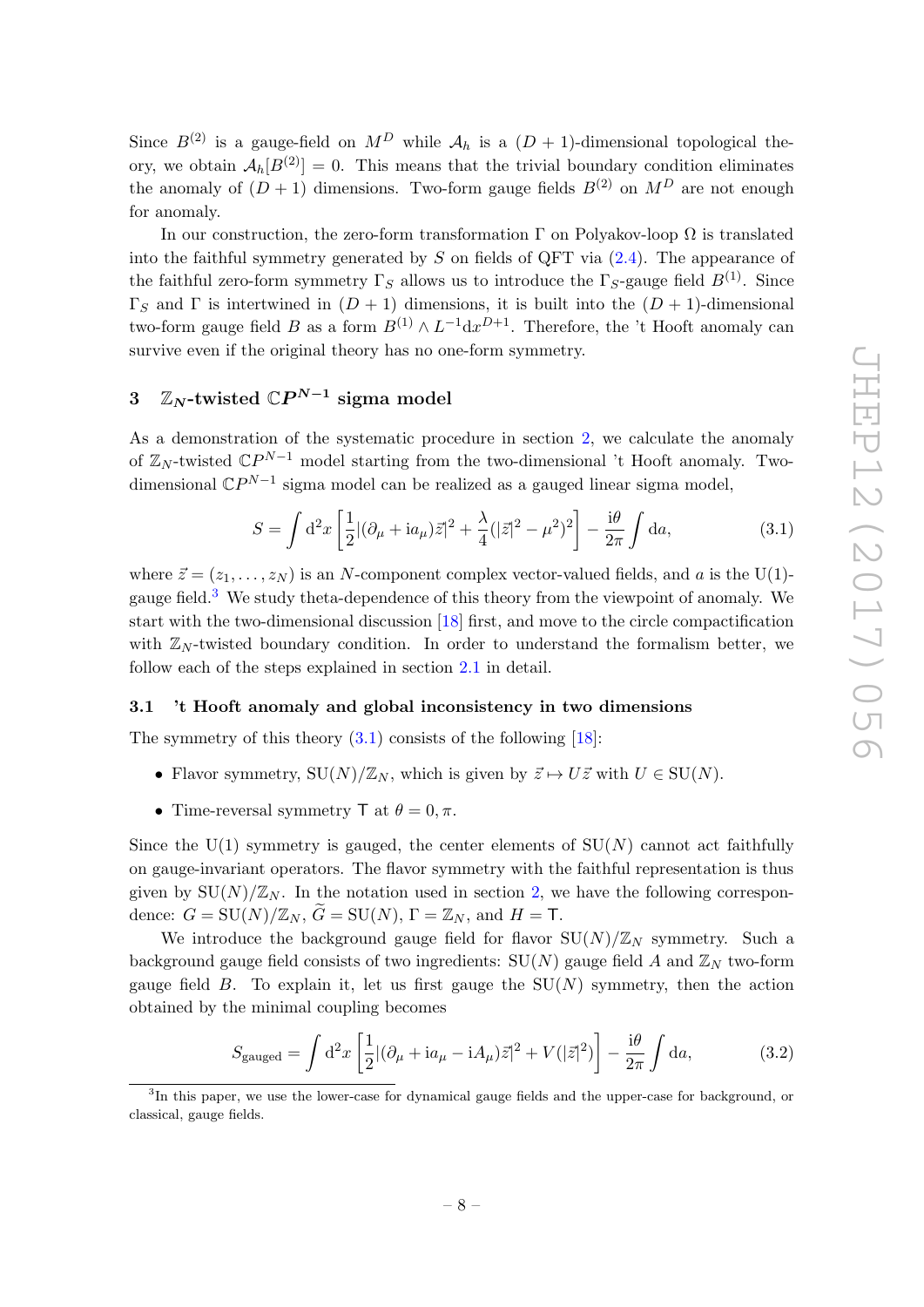where  $V(|\vec{z}|^2) = \frac{\lambda}{4}(|\vec{z}|^2 - \mu^2)^2$ . Flavor symmetry SU(N) is gauged and no longer a global symmetry, but the theory acquires the one-form symmetry: considering the  $U(1)$  and  $SU(N)$  Wilson lines,

$$
W_{\mathrm{U}(1)}(\mathcal{C}) = \exp\left(\mathrm{i} \int_{\mathcal{C}} a\right), \ W_{\mathrm{SU}(N)}(\mathcal{C}) = \mathrm{tr}\left[\mathcal{P}\exp\left(\mathrm{i} \int_{\mathcal{C}} A\right)\right],\tag{3.3}
$$

then the theory has a symmetry under the simultaneous  $\mathbb{Z}_N$  rotation,

$$
W_{\mathrm{U}(1)}(\mathcal{C}) \mapsto e^{2\pi i/N} W_{\mathrm{U}(1)}(\mathcal{C}), \ W_{\mathrm{SU}(N)}(\mathcal{C}) \mapsto e^{2\pi i/N} W_{\mathrm{SU}(N)}(\mathcal{C}). \tag{3.4}
$$

The Wilson lines charged under this  $\mathbb{Z}_N$  one-form symmetry must be dropped from the spectrum of genuine line operators if we appropriately gauge the flavor  $SU(N)/\mathbb{Z}_N$  sym-metry [\[61,](#page-20-5) [62\]](#page-20-7). For this purpose, we introduce the  $\mathbb{Z}_N$  two-form gauge field B, and then we obtain

$$
\mathcal{Z}_{\theta}[(A,B)] = \int \mathcal{D}a \mathcal{D}\vec{z} \exp\left[-\int d^{2}x \left(\frac{1}{2}|(\partial_{\mu} + i a_{\mu} - i A_{\mu})\vec{z}|^{2} + V(|\vec{z}|^{2})\right) + \frac{i\theta}{2\pi} \int (da + B)\right].
$$
\n(3.5)

At  $\theta = \pi$ , we consider the time-reversal transformation under the background flavor gauge field  $(A, B)$ , and we obtain [\[18\]](#page-18-4)

<span id="page-9-0"></span>
$$
\mathcal{Z}_{\pi}[\mathsf{T} \cdot (A, B)] = \mathcal{Z}_{\pi}[(A, B)] e^{-i \int B}.
$$
\n(3.6)

We should check whether this anomaly is genuine or fake, so we consider whether it can be canceled by local counter terms of B. The topological  $\mathbb{Z}_N$  two-form gauge theory is given by ik  $\int B$  with some integer k modulo N, and it is a candidate for the counterterm. The T transformation after adding this counterterm behaves as

$$
\mathcal{Z}_{\pi}[\mathsf{T} \cdot (A, B)] \exp\left(-\mathrm{i}k \int \mathsf{T} \cdot B\right) = \mathcal{Z}_{\pi}[(A, B)] \exp\left(-\mathrm{i}k \int B\right) e^{\mathrm{i}(2k-1) \int B}.\tag{3.7}
$$

Thus, anomaly is fake if and only if  $2k = 1$  modulo N. For even N, this is impossible and we find the 't Hooft anomaly between the flavor and time-reversal symmetries.

For odd N, we can eliminate the anomaly by choosing  $k = (N + 1)/2$  modulo N, and no 't Hooft anomaly exists. If we do the same computation at  $\theta = 0$ , the time-reversal symmetry is respected by choosing  $k = 0$ , and thus there is no common counterterm k that respects T both at  $\theta = 0, \pi$ . This is the global inconsistency condition, and we can derive a nontrivial consequence although it is slightly weaker than 't Hooft anomaly matching (see ref. [\[24\]](#page-18-5) for global inconsistency condition).

In two dimensions, Coleman-Mermin-Wagner theorem [\[64,](#page-20-8) [65\]](#page-20-9) tells us that flavor symmetry with a continuous parameter cannot be broken. This naturally gives us the nonperturbative data that time-reversal symmetry at  $\theta = \pi$  is spontaneously broken for twodimensional  $\mathbb{C}P^{N-1}$  model.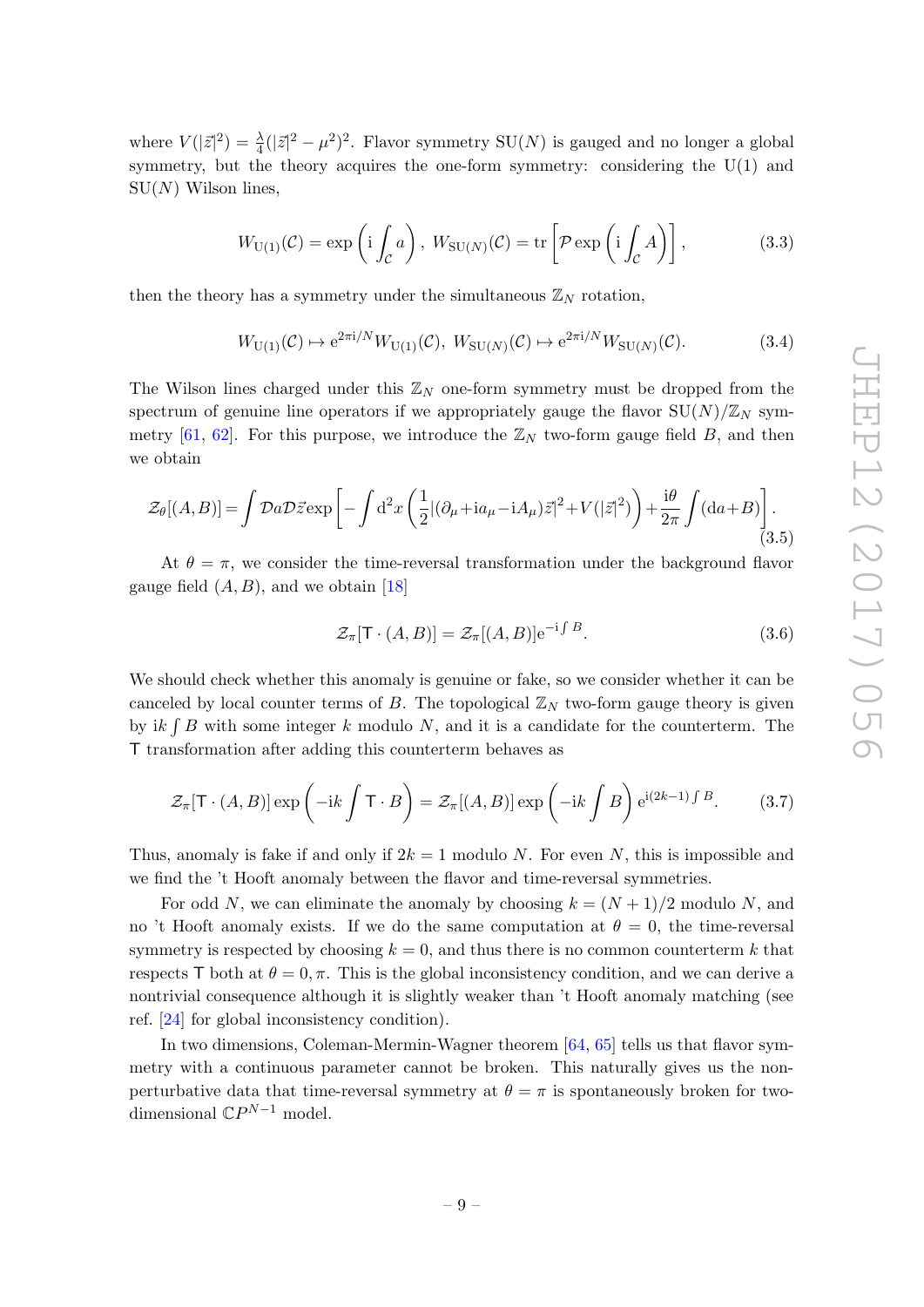# <span id="page-10-0"></span>3.2  $\mathbb{Z}_N$ -twisted  $\mathbb{C}P^{N-1}$  model and its anomaly

We consider the circle compactification from  $\mathbb{R}^2$  to  $\mathbb{R} \times S^1 \ni (x^1, x^2)$ , where the circumference L of the circle  $S^1$ , i.e.  $x^2 \sim x^2 + L$ , is regarded to be small. We impose the  $\mathbb{Z}_N$ -twisted boundary condition,

<span id="page-10-1"></span>
$$
\vec{z}(x^1, x^2 + L) = \Omega \vec{z}(x^1, x^2),\tag{3.8}
$$

where  $(\omega = e^{2\pi i/N})$ 

$$
\Omega = \text{diag}(1, \omega, \dots, \omega^{N-1}).\tag{3.9}
$$

We call this as  $\mathbb{Z}_N$ -twisted  $\mathbb{C}P^{N-1}$  sigma model, and we denote its partition function at  $\theta$ as  $\mathcal{Z}_{\theta,\Omega}$ .

For our purpose, it is better to regard this twisting matrix  $\Omega$  as a holonomy of  $SU(N)$ gauge field A along compactified direction. Indeed, the boundary-condition-changing  $SU(N)$  gauge transformation makes the boundary condition of  $\vec{z}$  periodic (up to U(1) gauge symmetry) and the price to be paid is the background  $SU(N)$  holonomy  $\propto \Omega$ . When  $SU(N)$  is gauged, there is a  $\mathbb{Z}_N$  one-form symmetry and it induces the  $\mathbb{Z}_N$  zero-form symmetry,  $\Omega \mapsto \omega\Omega$ . What is special for this choice of the nontrivial holonomy  $\Omega$  is that the above  $\mathbb{Z}_N$  transformation induces the symmetry given by

$$
\vec{z} = \begin{pmatrix} z_1 \\ z_2 \\ \vdots \\ z_{N-1} \\ z_N \end{pmatrix} \mapsto S\vec{z} = \begin{pmatrix} z_2 \\ z_3 \\ \vdots \\ z_N \\ z_1 \end{pmatrix}, \quad S = \begin{pmatrix} 0 & 1 & 0 & \cdots & 0 \\ 0 & 0 & 1 & \cdots & 0 \\ \vdots & \vdots & \vdots & & \vdots \\ 0 & 0 & 0 & \cdots & 1 \\ 1 & 0 & 0 & \cdots & 0 \end{pmatrix}.
$$
 (3.10)

We call this a shift symmetry, and it is a faithful transformation on the physical spectrum. As an example, a gauge-invariant operator  $|z_1|^2$  is mapped to another gauge-invariant operator  $|z_2|^2$ . When the transformation S is performed as  $\vec{z} \mapsto \vec{z'} = S\vec{z}$ , the boundary condition for the transformed field becomes

$$
\vec{z'}(x^1, x^2 + L) = S\Omega S^{-1}\vec{z'}(x^1, x^2) = \omega \Omega \vec{z'}(x^1, x^2). \tag{3.11}
$$

That is, the  $\mathbb{Z}_N$  zero-form symmetry on the Polyakov loop  $\Omega$  is intertwined with the shift symmetry  $\mathbb{Z}_N$  generated by S in order to maintain the boundary condition [\(3.8\)](#page-10-1), and we call it  $(\mathbb{Z}_N)_S$ . The symmetry  $(\mathbb{Z}_N)_S$  acts on local operators on  $\mathbb R$  as

$$
\vec{z} \mapsto S\vec{z}, \ \exp\left(i \int_{S^1} a\right) \mapsto \omega^{-1} \exp\left(i \int_{S^1} a\right). \tag{3.12}
$$

We give a short summary of the situation: the compactified theory obtained here has a  $(\mathbb{Z}_N)$  zero-form symmetry, and it is induced by the  $\mathbb{Z}_N$  one-form symmetry in two dimensions when  $SU(N)$  is gauged. Continuous part of the flavor symmetry is explicitly broken to U(1)<sup>N-1</sup>/ $\mathbb{Z}_N$ , but it is not relevant for the following discussion and we do not introduce gauge fields for it.

As a result, the 't Hooft anomaly (or global inconsistency) in two dimensions has the same meaning in the  $\mathbb{Z}_N$ -twisted  $\mathbb{C}P^{N-1}$  model on  $\mathbb{R} \times S^1$ . The  $\mathbb{Z}_N$ -twisted  $\mathbb{C}P^{N-1}$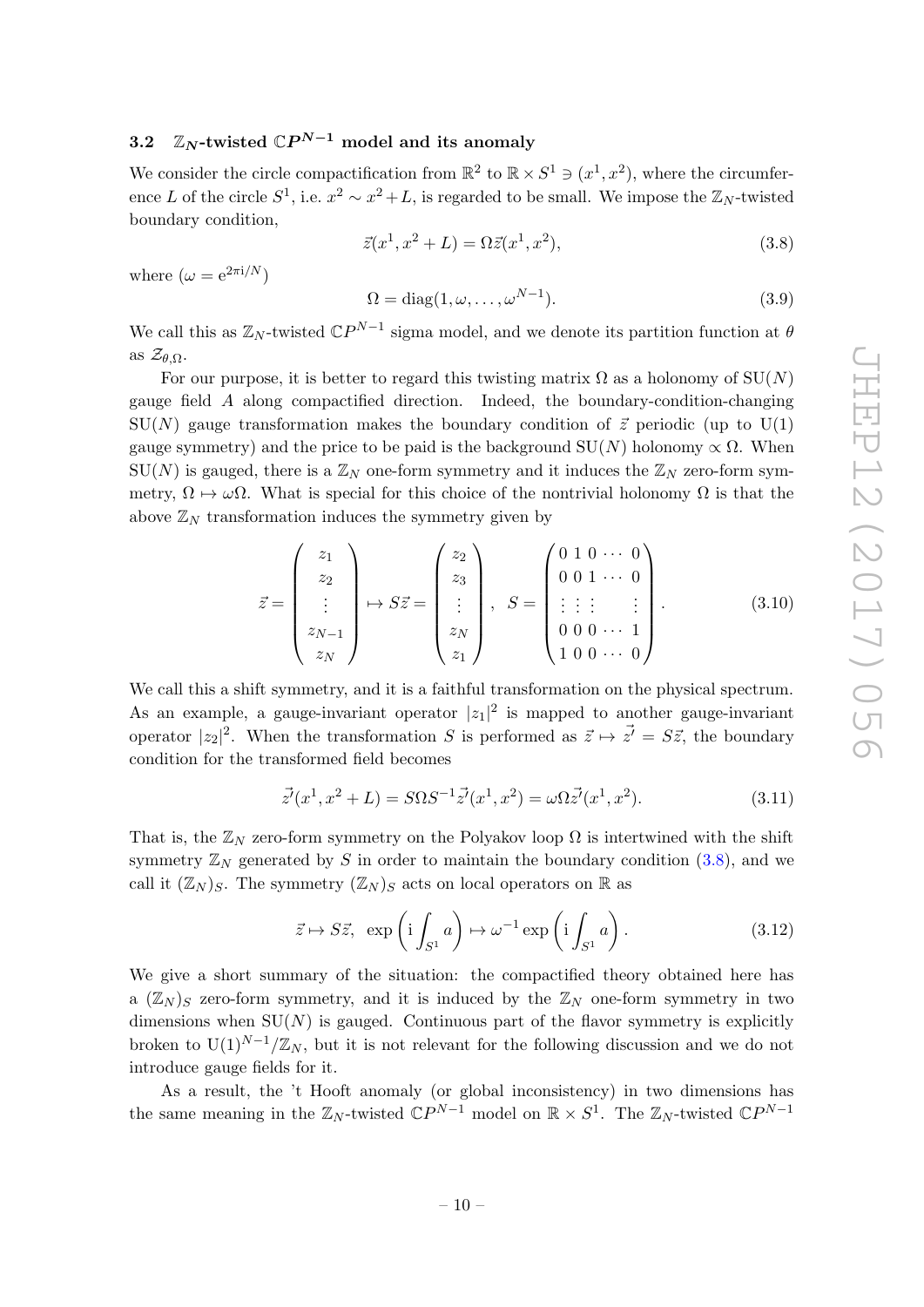model has the shift symmetry  $(\mathbb{Z}_N)_S$  and the time-reversal symmetry T at  $\theta = 0, \pi$ . We introduce the  $\mathbb{Z}_N$  one-form gauge field  $B^{(1)}$  for gauging  $(\mathbb{Z}_N)_S$ , which is independent of  $x^2$ . Since  $(\mathbb{Z}_N)_S$  is intertwined with the  $\mathbb{Z}_N$  zero-form symmetry acting on the SU(N) and U(1) Polyakov loops, we can embed it into the  $\mathbb{Z}_N$  two-form gauge field B in the two-dimensional language by setting  $B = B^{(1)} \wedge L^{-1} dx^2$ . The two-dimensional anomaly [\(3.6\)](#page-9-0) tells us that

<span id="page-11-1"></span>
$$
\mathcal{Z}_{\pi,\Omega}[\mathsf{T}\cdot B^{(1)}] = \mathcal{Z}_{\pi,\Omega}[B^{(1)}] \exp\left(-i \int B^{(1)} \int_0^L L^{-1} dx^2\right)
$$

$$
= \mathcal{Z}_{\pi,\Omega}[B^{(1)}] \exp\left(-i \int B^{(1)}\right). \tag{3.13}
$$

We find that  $(\mathbb{Z}_N)_S$  and T at  $\theta = \pi$  has an 't Hooft anomaly (or global inconsistency depending on even or odd  $N$ ), and either of them must be spontaneously broken.

For usual periodic boundary condition, it means that we put  $A = 0$  and thus there is no room to introduce B. Therefore, we cannot obtain 't Hooft anomaly in such cases. The emergence of  $\mathbb{Z}_N$  symmetry by the twisted boundary condition is essential for a deep connection with two-dimensional anomaly.

# <span id="page-11-0"></span>3.3 Comparison with previous studies and discussion

The  $\theta$ -angle dependence of  $\mathbb{C}P^{N-1}$  model in two dimensions is studied in large-N limit [\[66,](#page-20-10) [67\]](#page-21-0), and the ground state energy should behave as

<span id="page-11-2"></span>
$$
E(\theta) \propto \min_{k \in \mathbb{Z}} \frac{1}{N} (\theta + 2\pi k)^2.
$$
 (3.14)

This behavior matches the 't Hooft anomaly [\(3.6\)](#page-9-0), because the time-reversal symmetry is spontaneously broken at  $\theta = \pi$ . Our derivation of the anomaly [\(3.13\)](#page-11-1) for  $\mathbb{Z}_N$ -twisted  $\mathbb{C}P^{N-1}$  model claims that the same multi-branch structure would naturally appear under adiabatic circle compactification.

Indeed,  $\theta$ -dependence of  $\mathbb{Z}_N$ -twisted  $\mathbb{C}P^{N-1}$  model is studied in refs. [\[36,](#page-19-1) [37\]](#page-19-2). Under the twisted boundary condition, there are N types of fractional instantons which has the topological charge  $1/N$ . As a result, the quasi-ground states are composed of N states and the k-th ground-state energy behaves as

<span id="page-11-3"></span>
$$
E_k(\theta) \propto -N \cos\left(\frac{\theta + 2\pi k}{N}\right). \tag{3.15}
$$

The ground state energy is thus given by minimum of these,

$$
E(\theta) = \min_{k=1,\dots,N} E_k(\theta). \tag{3.16}
$$

We can see that the time-reversal symmetry is spontaneously broken at  $\theta = \pi$ , which satisfies matching of 't Hooft anomaly or global inconsistency [\(3.13\)](#page-11-1). What we have shown in this paper is that these two behaviors  $(3.14)$  and  $(3.15)$  are both consistent with anomalies, and those anomalies have essentially the same origin.

We argue that this observation gives a positive support for the adiabatic continuity. For  $\mathbb{Z}_N$ -twisted  $\mathbb{C}P^{N-1}$  model, it is rigorously shown that expectation values of any  $\text{SU}(N)$ invariant operators does not depend on  $L$  in the large-N limit [\[50\]](#page-20-1), and our consideration on anomaly gives a complementary and consistent analysis.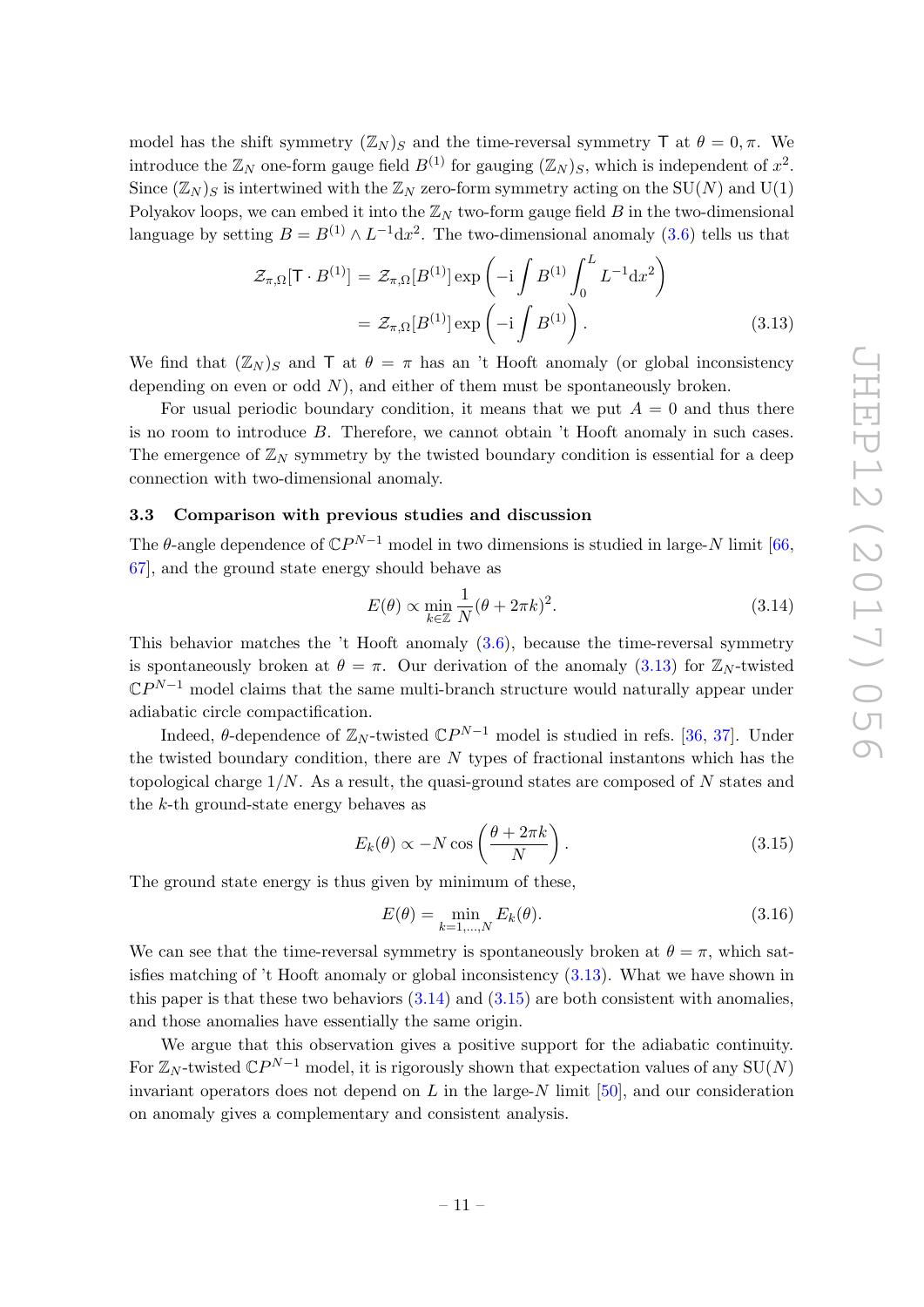# <span id="page-12-0"></span>4 Massless  $\mathbb{Z}_N$ -QCD

As another demonstration, we consider a four-dimensional example:  $SU(N)$  Yang-Mills theory with  $N$  massless Dirac fermions in the fundamental representation, i.e. massless QCD with  $N_f = N_c = N$ . The action of this theory is given by

<span id="page-12-2"></span>
$$
S = \frac{1}{2g^2} \int tr(G_c \wedge *G_c) + \int d^4x \, tr \left\{ \overline{\Psi} \gamma_\mu D_\mu(a) \Psi \right\},\tag{4.1}
$$

where a is the SU(N) color gauge field,  $D(a) = d + i a$  is the covariant derivative,  $G_c =$  $da + i a \wedge a$  is the SU(N)-gauge field strength, and  $\Psi$  are  $N \times N$  matrix-valued Dirac fermions. The SU(N) color group acts on  $\Psi$  from left, and the SU(N) flavor group acts on  $\Psi$  from right, i.e.,  $\Psi \mapsto U_{\rm c} \Psi U_{\rm f}^{\dagger}$  $f_f^{\dagger}$  for  $(U_c, U_f) \in SU(N)_{\text{color}} \times SU(N)_{\text{flavor}}$ ; the quark field  $\Psi$ is in the bifundamental representation of the color and flavor groups.

This theory possesses various symmetries, but we pay attention only to the vector-like flavor symmetry,  $SU(N)_{\text{flavor}}/(\mathbb{Z}_N)_{\text{color-flavor}}$ , and the anomaly-free discrete subgroup of the axial symmetry,  $(\mathbb{Z}_{2N})$ <sub>axial</sub>, in our demonstration. The complete analysis involving other symmetries will be discussed at future opportunity. We first compute the 't Hooft anomaly of the above symmetries in four dimensions. Using the four-dimensional computation, we derive the anomaly of the circle-compactified theory with the  $\mathbb{Z}_N$ -twisted boundary condition,  $\mathbb{Z}_N$ -QCD.

Our discussion can be generalized to the case when color and flavor have different numbers  $N_c \neq N_f$  so long as they have a nontrivial common divisor,  $gcd(N_c, N_f) > 1$ . For notational simplicity, we only consider the case  $N_c = N_f = N$  in this paper.

# <span id="page-12-1"></span>4.1 Four-dimensional 't Hooft anomaly of massless N-flavor QCD

Here, we start with explanation on the vector-like flavor symmetry  $\text{SU}(N)_{\text{flavor}}/(\mathbb{Z}_N)_{\text{color-flavor}}$  and  $(\mathbb{Z}_{2N})_{\text{axial}}$ . In the notation used in section [2,](#page-4-0) we have the following correspondence:  $G = SU(N)_{\text{flavor}}/(\mathbb{Z}_N)_{\text{color-flavor}}, \ \tilde{G} = SU(N)_{\text{flavor}},$  $\Gamma = (\mathbb{Z}_N)_{\text{color-flavor}}$ , and  $H = (\mathbb{Z}_{2N})_{\text{axial}}$ .

Quark field  $\Psi$  is in the bifundamental representation,  $\Psi \mapsto U_{\rm c}\Psi U_{\rm f}^{\dagger}$  $\int_{f}^{\tau}$  for  $(U_{c}, U_{f}) \in$  $\text{SU}(N)_{\text{color}}\times\text{SU}(N)_{\text{flavor}}$ , and thus the subgroup  $(\mathbb{Z}_N)_{\text{color-flavor}}$  generated by  $(\omega\mathbf{1}_N, \omega\mathbf{1}_N) \in$  $\text{SU}(N)_{\text{color}} \times \text{SU}(N)_{\text{flavor}}$  does not act on  $\Psi$  faithfully  $(\omega = e^{2\pi i/N})$ . Therefore, the group acting faithfully on  $\Psi$  is  $(SU(N)_{color} \times SU(N)_{flavor})/(\mathbb{Z}_N)_{color-flavor}$ . Since the color group symmetry  $SU(N)_{color}$  is gauged, the flavor symmetry with the faithful representation on the physical Hilbert space is given by  $SU(N)_{\text{flavor}}/(\mathbb{Z}_N)_{\text{color-flavor}}$ .

Since the quark field  $\Psi$  is massless, there is a symmetry  $U(1)_{axial}$ ,  $\Psi \mapsto e^{i\alpha\gamma_5}\Psi$ , at the Lagrangian level, but the fermion integration measure  $\mathcal{D} \overline{\Psi} \mathcal{D} \Psi$  generates the additional term  $i\frac{2N\alpha}{8\pi^2}\int tr(G_c\wedge G_c)$  due to the index theorem. Therefore, it is a symmetry only when  $\alpha$ is quantized to  $2\pi/2N$ , and  $U(1)_{axial}$  is explicitly broken to  $(\mathbb{Z}_{2N})_{axial}$  by quantum anomaly.

We shall derive the mixed 't Hooft anomaly between  $SU(N)_{\text{flavor}}/(\mathbb{Z}_N)_{\text{color-flavor}}$  and  $(\mathbb{Z}_{2N})$ <sub>axial</sub>, and we introduce the background gauge field of SU(N)<sub>flavor</sub>/( $\mathbb{Z}_N$ )<sub>color−flavor</sub> for that purpose. We first introduce the flavor  $SU(N)$  gauge field A, then the minimal-coupling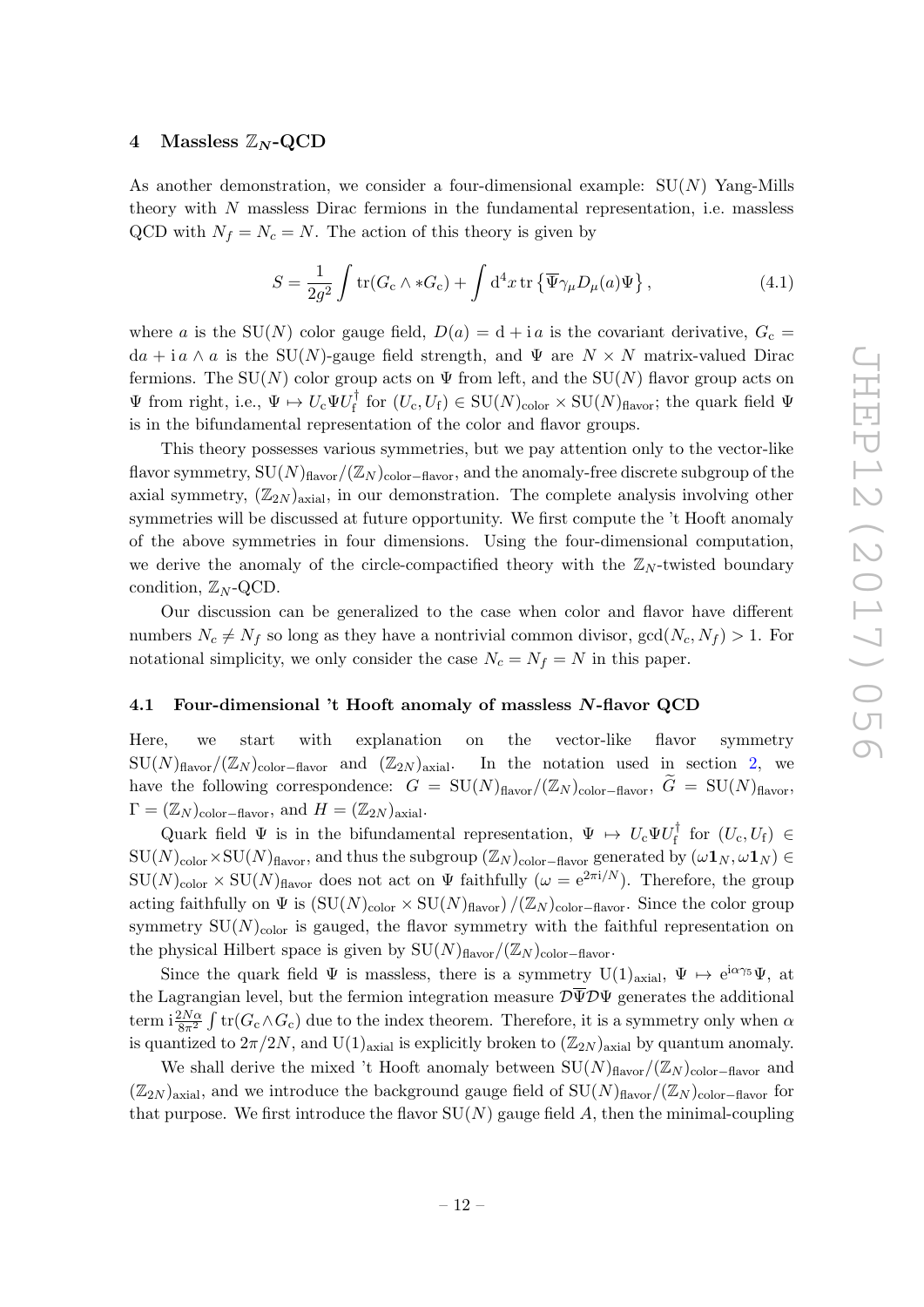procedure<sup>[4](#page-13-0)</sup> changes the action  $(4.1)$  as

<span id="page-13-1"></span>
$$
S_{\text{gauged}} = \frac{1}{2g^2} \int \text{tr}(G_c \wedge *G_c) + \int d^4x \, \text{tr}\left\{\overline{\Psi}\gamma_\mu D_\mu(a, A)\Psi\right\},\tag{4.2}
$$

where the covariant derivative is replaced by

$$
D_{\mu}(a, A)\Psi = \partial_{\mu}\Psi + i a_{\mu}\Psi - i\Psi A_{\mu}.
$$
\n(4.3)

The theory [\(4.2\)](#page-13-1) has  $\mathbb{Z}_N$  one-form symmetry that does not exist in the original massless QCD. It acts on the color and flavor Wilson lines,  $W(\mathcal{C})_{\text{color}} = \text{tr} \left[ \mathcal{P} \exp \mathrm{i} \oint_{\mathcal{C}} a \right]$  and  $W(\mathcal{C})_{\text{flavor}} = \text{tr} \left[ \mathcal{P} \exp \mathrm{i} \oint_{\mathcal{C}} A \right],$  as the simultaneous rotation of  $\mathbb{Z}_N$  phase,

<span id="page-13-2"></span>
$$
W(\mathcal{C})_{\text{color}} \to \omega W(\mathcal{C})_{\text{color}}, \ \ W(\mathcal{C})_{\text{flavor}} \to \omega W(\mathcal{C})_{\text{flavor}}.\tag{4.4}
$$

This symmetry does not arise in the  $SU(N)_{\text{flavor}}/(\mathbb{Z}_N)_{\text{color-flavor}}$  gauge theories, and we have to introduce  $\mathbb{Z}_N$  two-form gauge field B [\[61,](#page-20-5) [62\]](#page-20-7), which is a U(1) two-form gauge field satisfying

$$
NB + dC = 0,\t\t(4.5)
$$

with a certain  $U(1)$  one-form gauge field C. This constraint respects the  $U(1)$  one-form gauge invariance under  $B \to B + d\lambda$  and  $C \to C - N\lambda$ , and respecting this gauge invariance prevents us from adding extra degrees of freedom to the theory. We introduce the  $U(N)$ gauge fields made of  $SU(N)$  gauge fields a, A, and a  $U(1)$  gauge field C, as

$$
\widetilde{a} = a + \frac{1}{N}C, \quad \widetilde{A} = A + \frac{1}{N}C,\tag{4.6}
$$

and define their gauge field strengths as

$$
\mathcal{G}_{\rm c} = d\tilde{a} + i\tilde{a} \wedge \tilde{a}, \ \ \mathcal{G}_{\rm f} = d\tilde{A} + i\tilde{A} \wedge \tilde{A}.\tag{4.7}
$$

These field strengths transform under the U(1) one-form gauge transformation as  $\mathcal{G}_c \mapsto$  $\mathcal{G}_{c} - d\lambda$  and  $\mathcal{G}_{f} \mapsto \mathcal{G}_{f} - d\lambda$ , and we obtain the gauge invariant combinations,  $\mathcal{G}_{c} + B$  and  $\mathcal{G}_f + B$ . This tells us that the introduction of  $\mathbb{Z}_N$  two-form gauge field B changes the action  $(4.2)$  as

$$
S_{\text{gauged}} = \frac{1}{2g^2} \int \text{tr} \left\{ (\mathcal{G}_{\text{c}} + B) \wedge *(\mathcal{G}_{\text{c}} + B) \right\} + \int d^4x \, \text{tr} \left\{ \overline{\Psi} \gamma_\mu D_\mu(\widetilde{a}, \widetilde{A}) \Psi \right\}. \tag{4.8}
$$

We can shortly summarize the set of above procedures as follows: introducing the flavor  $SU(N)$  gauge field A, the theory becomes  $SU(N) \times SU(N)$  bifundamental QCD, which has  $\mathbb{Z}_N$  one-form symmetry, so we again introduce the  $\mathbb{Z}_N$  two-form gauge field B [\[17,](#page-18-6) [21\]](#page-18-7).

Let us perform the  $\mathbb{Z}_{2N}$  axial rotation, then the Lagrangian is invariant again, but the action acquires the additional topological term due to the fermion measure:

$$
\Delta S = \frac{\mathrm{i}}{4\pi} \int \mathrm{tr}\left\{ (\mathcal{G}_{\mathrm{c}} + B) \wedge (\mathcal{G}_{\mathrm{c}} + B) \right\} + \frac{\mathrm{i}}{4\pi} \int \mathrm{tr}\left\{ (\mathcal{G}_{\mathrm{f}} + B) \wedge (\mathcal{G}_{\mathrm{f}} + B) \right\} = -\frac{\mathrm{i}2N}{4\pi} \int B \wedge B. \tag{4.9}
$$

<span id="page-13-0"></span><sup>&</sup>lt;sup>4</sup>We can add arbitrary gauge-invariant terms made of  $A$  to it, but it does not change the result in our case. We therefore neglect them for simplicity, but they can be important in other cases [\[25\]](#page-18-0).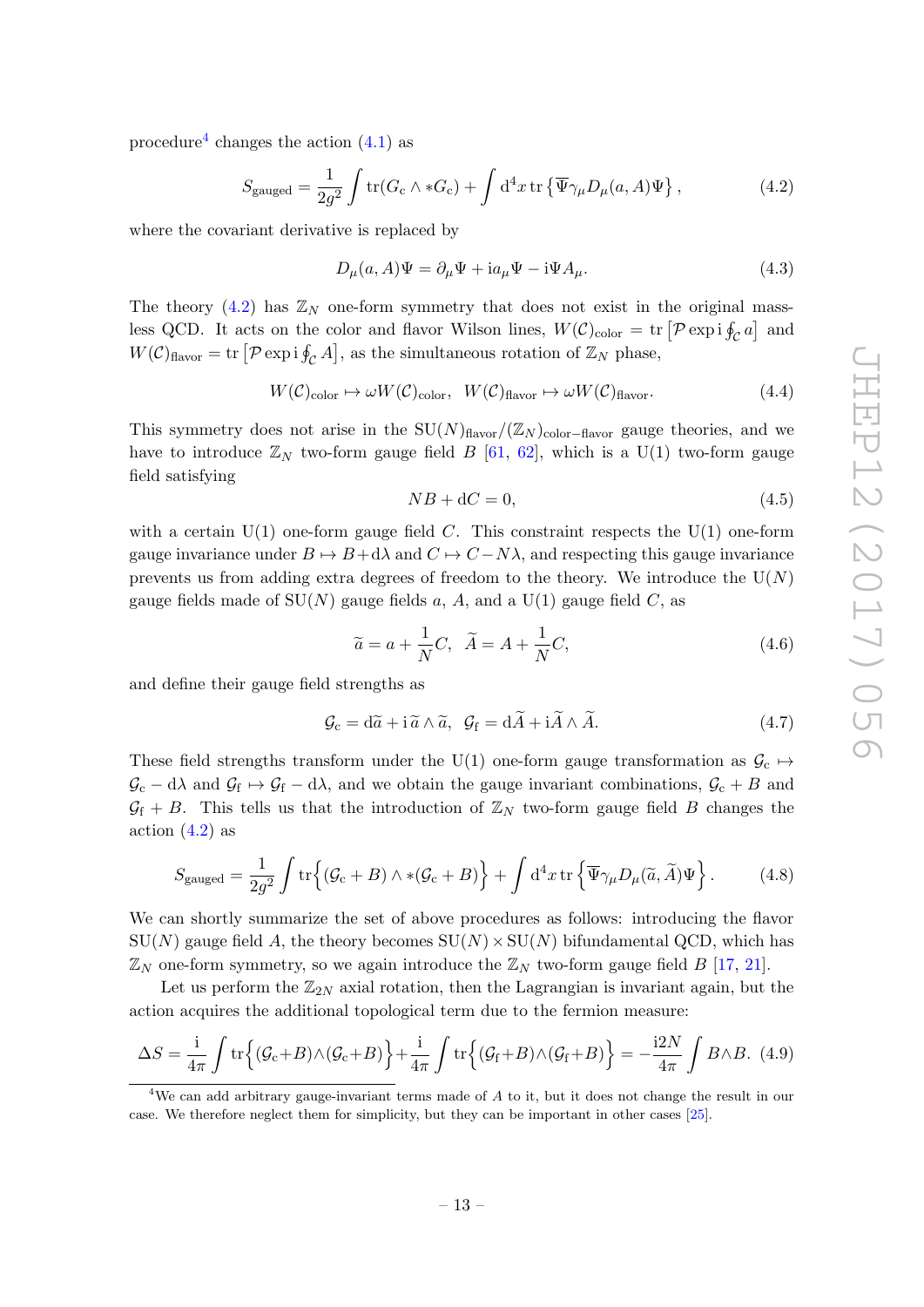The last equality holds modulo  $2\pi i$ .<sup>[5](#page-14-1)</sup> This means that the  $(\mathbb{Z}_{2N})$ <sub>axial</sub> symmetry under the background gauge field  $(A, B)$  is broken as

$$
\mathcal{Z}[(A,B)] \mapsto \mathcal{Z}[(A,B)] \exp\left(-\frac{2iN}{4\pi} \int B \wedge B\right). \tag{4.10}
$$

For  $N \geq 3$ , this additional phase is nontrivial, and the 't Hooft anomaly exists between the flavor symmetry  $SU(N)_{\text{flavor}}/(Z_N)_{\text{color-flavor}}$  and the discrete axial symmetry  $(Z_{2N})_{\text{axial}}$ . Four-dimensional QCD is believed to break the chiral symmetry spontaneously, which also breaks  $\mathbb{Z}_{2N}$  axial symmetry to  $\mathbb{Z}_2 = \{1, (-1)^F\}$  spontaneously (F is the fermion number operator), and the 't Hooft anomaly is matched.

# <span id="page-14-0"></span>4.2 Massless  $\mathbb{Z}_N$ -QCD and its anomaly

We compactify one-direction, and derive the associated three-dimensional effective theory. We fix the  $SU(N)_{\text{flavor}}$  holonomy as<sup>[6](#page-14-2)</sup>

<span id="page-14-3"></span>
$$
\Omega = e^{i\phi} \text{diag}[1, \omega, \omega^2, \dots, \omega^{N-1}]. \tag{4.11}
$$

Equivalently, we introduce the boundary condition on the quark field  $\Psi$  as

$$
\Psi(\mathbf{x}, x^4 + L) = \Psi(\mathbf{x}, x^4) \Omega.
$$
\n(4.12)

The extended gauge transformation eliminates the holonomy, but the quark field obeys the  $\mathbb{Z}_N$ -twisted boundary condition. This is called  $\mathbb{Z}_N$ -QCD, and we denote its partition function as  $\mathcal{Z}_{\Omega}$ .

Circle compactification induces  $\mathbb{Z}_N$  zero-form transformation,  $\Omega \mapsto \omega \Omega$ , from the  $\mathbb{Z}_N$ one-form symmetry [\(4.4\)](#page-13-2), but it changes the boundary condition and maps a theory  $\mathcal{Z}_{\Omega}$ to another theory  $\mathcal{Z}_{\omega\Omega}$ . We should intertwine it with the flavor rotation  $\Psi \mapsto \Psi S$ , where S is defined in [\(2.5\)](#page-6-2), in order to maintain the boundary condition. This generates the  $\mathbb{Z}_N$ zero-form symmetry of  $\mathcal{Z}_{\Omega}$ , and we call this as the shift symmetry,  $(\mathbb{Z}_N)_S$ , which acts on local operators on  $\mathbb{R}^3$  as

$$
\Psi \mapsto \Psi S, \text{ tr} \left[ \mathcal{P} \exp i \int_{S^1} a \right] \mapsto \omega \, \text{tr} \left[ \mathcal{P} \exp i \int_{S^1} a \right]. \tag{4.13}
$$

To obtain the three-dimensional anomaly, we gauge the shift symmetry and denote the corresponding gauge field as  $B^{(1)}$ . Because of the holonomy  $\Omega$ , the explicit breaking of the flavor symmetry occurs  $SU(N)_{\text{flavor}} \to U(1)^{N-1}$ , and the faithful flavor symmetry is  $U(1)^{N-1}/(\mathbb{Z}_N)_{color-flavor}$ . We introduce the  $U(1)^{N-1}$  background gauge field  $A_K$  and threedimensional  $\mathbb{Z}_N$  two-form gauge field  $B^{(2)}$ . The  $\mathbb{Z}_N$ -twisted partition function under these backgrounds are given by

$$
\mathcal{Z}_{\Omega}[(A_K, B^{(1)}, B^{(2)})] = \mathcal{Z}[(A_K + B^{(1)} + A_{\text{cl}}, B^{(2)} + B^{(1)} \wedge L^{-1} dx^4)]. \tag{4.14}
$$

<span id="page-14-1"></span><sup>&</sup>lt;sup>5</sup>For details of this computation, the related calculations are available in ref.  $[17]$  in the almost same convention.

<span id="page-14-2"></span><sup>&</sup>lt;sup>6</sup>Only if  $\phi$  takes a special value,  $\Omega \in SU(N)$ . We can, however, perform the twist using the vector-like U(1) symmetry, which does not affect the argument below. The following discussion is valid for any  $\phi$ .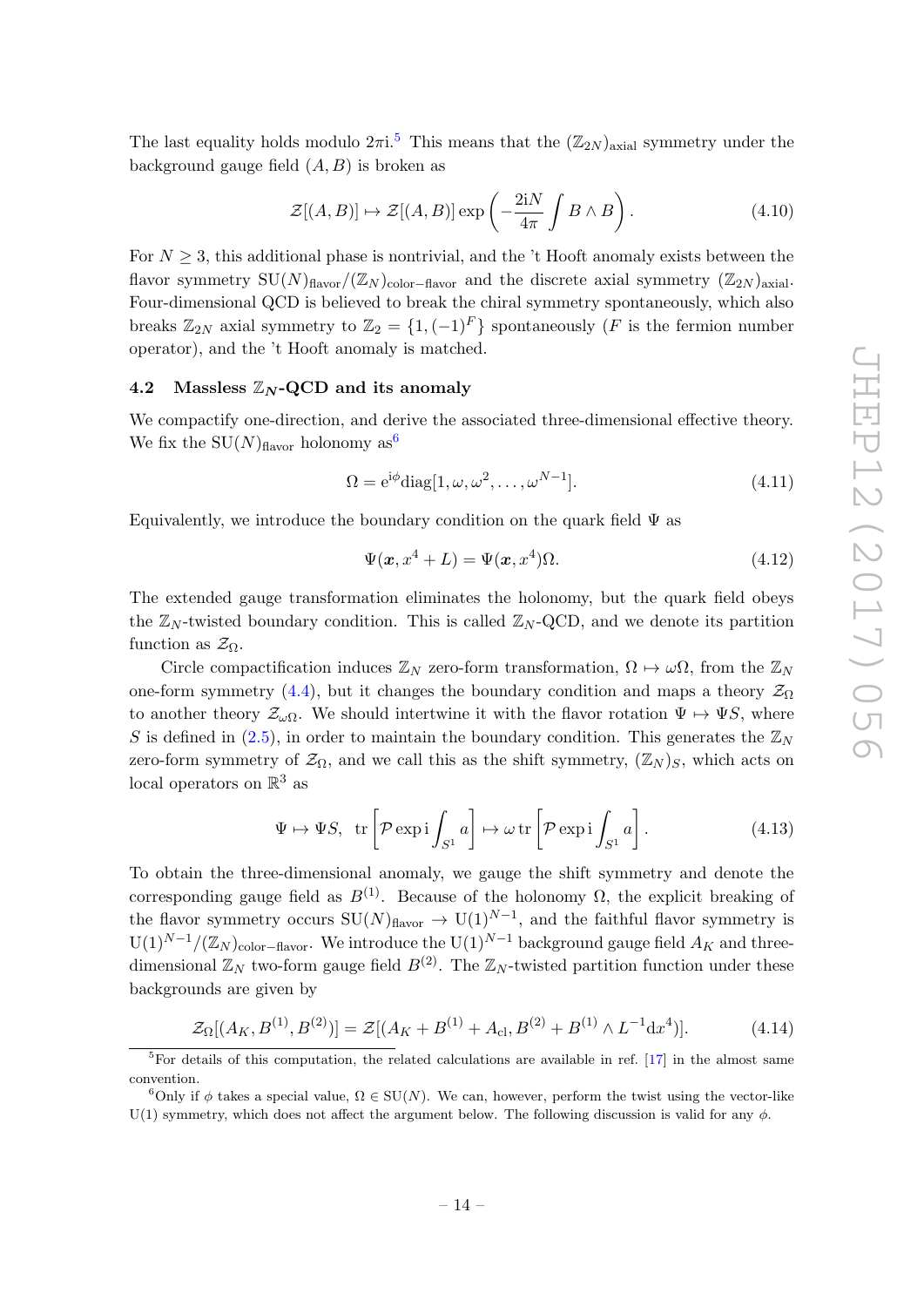We thus obtain under the  $(\mathbb{Z}_{2N})$ <sub>axial</sub> transformation as

<span id="page-15-2"></span>
$$
\mathcal{Z}_{\Omega}[(A_K, B^{(1)}, B^{(2)})] \mapsto \mathcal{Z}_{\Omega}[(A_K, B^{(1)}, B^{(2)})] \exp\left(-\frac{2iN}{2\pi} \int B^{(2)} \wedge B^{(1)}\right). \tag{4.15}
$$

Therefore, there is a mixed 't Hooft anomaly among the shift symmetry  $(\mathbb{Z}_N)_S$ , the flavor symmetry  $U(1)^{N-1}/(\mathbb{Z}_N)_{\text{color-flavor}}$ , and the discrete axial symmetry  $(\mathbb{Z}_{2N})_{\text{axial}}$ , for  $N \geq 3$ .

#### <span id="page-15-0"></span>4.3 Comparison with previous studies and discussion

Since  $\mathbb{Z}_N$ -QCD has the  $\mathbb{Z}_N$  global symmetry acting on the Polyakov loop  $\Phi =$ tr  $[\mathcal{P} \exp i \int_{S^1} a]$ , it has been used as a tool to study the confinement-deconfinement transition of QCD by effective models [\[55–](#page-20-3)[58\]](#page-20-11), by reliable semicalssical analysis of softly-broken  $\mathcal{N} = 1$  supersymmetric QCD on  $\mathbb{R}^3 \times S^1$  [\[59\]](#page-20-12), and also by lattice simulation [\[60\]](#page-20-4). The same boundary condition is also used for different and various purposes, such as the reduction of finite-volume effect in lattice simulations, definition of new order parameters, etc.  $[48, 68-71]$  $[48, 68-71]$  $[48, 68-71]$  $[48, 68-71]$  $[48, 68-71]$ .<sup>7</sup> We especially compare the 't Hooft anomaly  $(4.15)$  with the lattice simulation about thermodynamic properties of  $\mathbb{Z}_N$ -QCD [\[60\]](#page-20-4).

Simulation setup in ref.  $[60]$  is massive  $\mathbb{Z}_3$ -QCD with relatively heavy quarks,  $m_{\rm PS}/m_{\rm V} = 0.70$ , where we denote  $\Psi = (u, d, s)$ . The flavor twist matrix  $\Omega$  in [\(4.11\)](#page-14-3) is taken as  $\phi = \pi$ . The first-order chiral and center phase transition is identified by observing hysteresis behavior of expectation values of chiral condensate and Polyakov loop depending on thermalization process, even though the chiral phase transition is obscured by the fermion mass. At low temperature, the axial symmetry  $(\mathbb{Z}_{2N})$ <sub>axial</sub> is spontaneously broken, and the shift symmetry  $(\mathbb{Z}_N)_S$ , which is called as the intertwined color-flavor symmetry, is unbroken since  $\langle \Phi \rangle = 0$ , where three chiral condensates for u, d, s give the same value,  $\langle \overline{u}u \rangle = \langle \overline{d}d \rangle = \langle \overline{s}s \rangle$ . At high temperature, the intertwined color-flavor center symmetry  $(\mathbb{Z}_N)_S$  is spontaneously broken, i.e.,  $\langle \Phi \rangle \neq 0$ . In both cases, the 't Hooft anomaly given in [\(4.15\)](#page-15-2) is matched.

What is claimed by anomaly matching is that trivial phase is denied even in the intermediate regime. In the lattice simulation [\[60\]](#page-20-4), the transition temperatures of firstorder phase transition are almost equal for the Polyakov loop and for the chiral condensate. This is also consistent with the implication of anomaly.

Finite density Z3-QCD is also studied recently in the context of effective models [\[77–](#page-21-3)[79\]](#page-21-4), and the new order parameter of QCD can be defined with the  $\mathbb{Z}_3$  twisted boundary condition [\[71\]](#page-21-2). Extension of our technique to the case with chemical potential is an important future work, and the implication of anomaly matching will be quite interesting. Our systematic construction of three-dimensional anomaly of massless QCD will provide a basic guideline for that purpose. Indeed, the chemical potential  $\mu$  is the imaginary-valued constant background of vector-like  $U(1)$  gauge field, and the above discussion is not changed by the existence of  $\mu$  at least in the formal level. If we assume no unexpected obstruction against our anomaly computation  $(4.15)$  in the presence of  $\mu$ , we can obtain an ambitious conclusion that the trivial gapped phase does not appear in the phase diagram of massless  $\mathbb{Z}_N$ -QCD. This possibility will be investigated in another paper in detail [\[80\]](#page-21-5).

<span id="page-15-1"></span><sup>7</sup> It is also notable that the similar (but distinct) twisted boundary condition works as a nonperturbative renormalized-coupling scheme in finite volume on the lattice [\[72](#page-21-6)[–76\]](#page-21-7).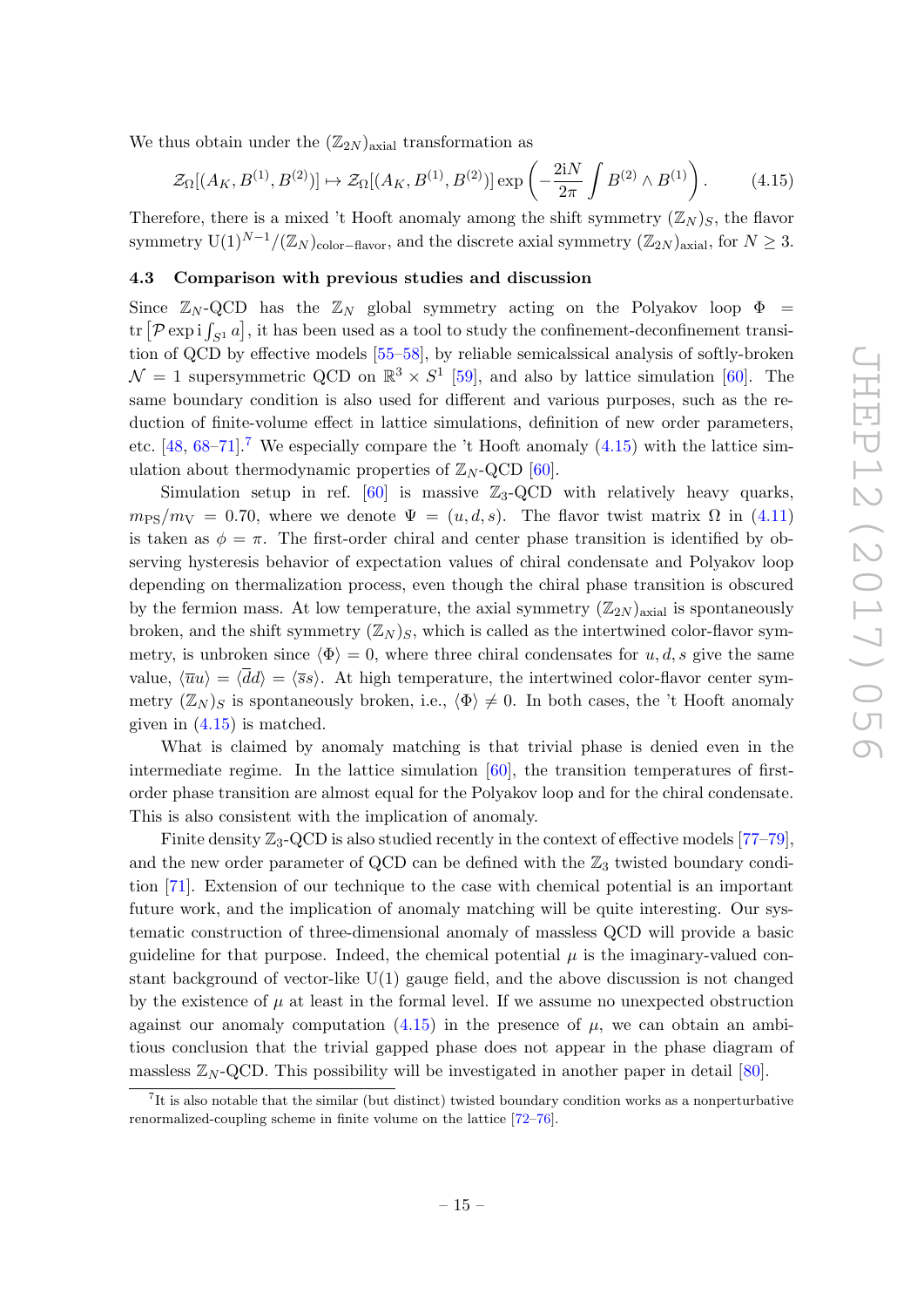Anomaly of massless QCD with  $N_c = N_f$  at finite temperature with an imaginary chemical potential is discussed in ref. [\[21\]](#page-18-7), and Roberge-Weiss phase transition [\[81\]](#page-21-8) is reconsidered from the viewpoint of anomaly. The construction of anomaly for  $S^1$  compactified theory is based on the same idea. It is an interesting work to reproduce their anomaly starting from the anomaly of four-dimensional massless QCD with our systematic procedure by paying attention to different symmetries and employing different twisted boundary conditions.

# <span id="page-16-0"></span>5 Conclusion

We developed a systematic procedure that derives an 't Hooft anomaly of D-dimensional theories after circle compactification, and clarified its connection to the 't Hooft anomaly of the original  $(D + 1)$ -dimensional theory. This applies to the case when the  $(D + 1)$ dimensional theory has no higher-form symmetries, and the appropriate choice of the twisted boundary condition is important there.

We compute 't Hooft anomalies under circle compactification for two theories:  $\mathbb{Z}_N$ twisted  $\mathbb{C}P^{N-1}$  model and massless  $\mathbb{Z}_N$ -QCD. Reliable semiclassical computation is applicable for  $\mathbb{Z}_N$ -twisted  $\mathbb{C}P^{N-1}$  model, and anomaly matching claims a consistent result.  $\mathbb{Z}_N$ -QCD has also been studied in oder to find the nature of confinement-deconfinement transition, and anomaly matching also claims a consistent result with that of numerical lattice simulation. Our systematic construction of anomaly via circle compactification elucidates that these behaviors are controlled by the anomaly of original theory, and trivial gapped phase is forbidden for these systems.

It is an interesting and important task to extend our construction of anomaly starting from the original theory to the case with chemical potential. Quite typically, sign problem appears [\[82–](#page-21-9)[85\]](#page-22-0) if the chemical potential is introduced to the system, and numerical lattice simulation is still unavailable. It therefore has a great impact to claim something rigorous based on QFT to such systems. For example, our construction of three-dimensional anomaly for massless  $\mathbb{Z}_N$ -QCD seems to be valid at finite chemical potential  $\mu$  at least in the formal level. If unprecedented problems do not appear, our computation of the 't Hooft anomaly ambitiously claims that there is no trivial gapped phase in the phase diagram of massless  $\mathbb{Z}_N$ -QCD.

Another possible application of our technique is to study the physics of domain walls [\[86,](#page-22-1) [87\]](#page-22-2). In a certain setup of domain walls, we can use anomaly inflow to discuss properties on localized degrees of freedom living in domain walls [\[15,](#page-18-3) [19,](#page-18-8) [25,](#page-18-0) [88\]](#page-22-3). Our construction of anomalies of circle-compactified theories claims that the physics of domain walls is also constrained by the same anomaly of the original theory under circle compactifications with twisted boundary conditions.

### Acknowledgments

Y. T. thanks Yuta Kikuchi for collaboration on related works. This work is started at the conference "RIMS-iTHEMS International Workshop on Resurgence Theory" at Kobe,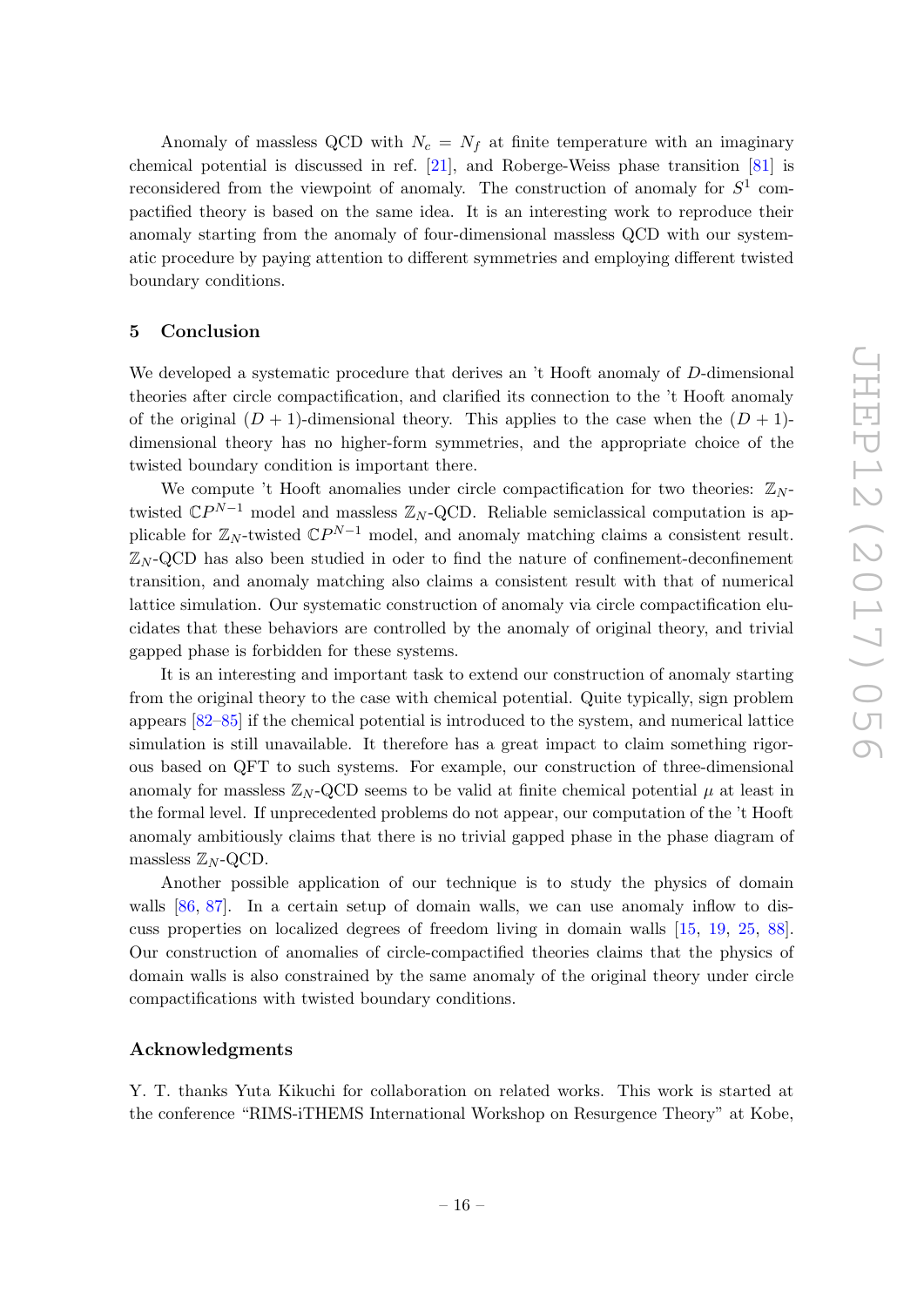Japan in 6-8 September 2017, and is completed during the workshop "Resurgent Asymptotics in Physics and Mathematics" at Kavli Institute for Theoretical Physics from October 2017. The authors greatly appreciate these opportunities and hospitalities of organizers. Y. T. is financially supported by RIKEN special postdoctoral program. This work is supported in part by the Japan Society for the Promotion of Science (JSPS) Grant-in-Aid for Scientific Research (KAKENHI) Grant Numbers 16K17677 (T. M). T. M and N. S are also supported by MEXT-Supported Program for the Strategic Research Foundation at Private Universities (Keio University) "Topological Science" (Grant No. S1511006). Research at KITP is supported by the National Science Foundation under Grant No. NSF PHY-1125915.

Open Access. This article is distributed under the terms of the Creative Commons Attribution License [\(CC-BY 4.0\)](https://creativecommons.org/licenses/by/4.0/), which permits any use, distribution and reproduction in any medium, provided the original author(s) and source are credited.

# References

- <span id="page-17-0"></span>[1] L.D. Landau, On the theory of phase transitions. I., Zh. Eksp. Teor. Fiz. 11 (1937) 19.
- <span id="page-17-1"></span>[2] V.L. Ginzburg and L.D. Landau, On the theory of superconductivity, Zh. Eksp. Teor. Fiz. 20 (1950) 35.
- <span id="page-17-2"></span>[3] G. 't Hooft, Naturalness, chiral symmetry, and spontaneous chiral symmetry breaking, in Recent Developments in Gauge Theories. Proceedings, Nato Advanced Study Institute, Cargese, France, August 26 - September 8, 1979, 59 [\(1980\) 135.](https://doi.org/10.1007/978-1-4684-7571-5_9)
- [4] Y. Frishman, A. Schwimmer, T. Banks and S. Yankielowicz, The Axial Anomaly and the Bound State Spectrum in Confining Theories, [Nucl. Phys.](https://doi.org/10.1016/0550-3213(81)90268-6) B 177 (1981) 157 [IN[SPIRE](https://inspirehep.net/search?p=find+J+%22Nucl.Phys.,B177,157%22)].
- <span id="page-17-3"></span>[5] S.R. Coleman and B. Grossman, 't Hooft's Consistency Condition as a Consequence of Analyticity and Unitarity, [Nucl. Phys.](https://doi.org/10.1016/0550-3213(82)90028-1) **B 203** (1982) 205 [IN[SPIRE](https://inspirehep.net/search?p=find+J+%22Nucl.Phys.,B203,205%22)].
- <span id="page-17-4"></span>[6] A. Vishwanath and T. Senthil, *Physics of three dimensional bosonic topological insulators:* Surface Deconfined Criticality and Quantized Magnetoelectric Effect, [Phys. Rev.](https://doi.org/10.1103/PhysRevX.3.011016) X 3 (2013) [011016](https://doi.org/10.1103/PhysRevX.3.011016) [[arXiv:1209.3058](https://arxiv.org/abs/1209.3058)] [IN[SPIRE](https://inspirehep.net/search?p=find+EPRINT+arXiv:1209.3058)].
- [7] J.C. Wang, Z.-C. Gu and X.-G. Wen, Field theory representation of gauge-gravity symmetry-protected topological invariants, group cohomology and beyond, [Phys. Rev. Lett.](https://doi.org/10.1103/PhysRevLett.114.031601) 114 [\(2015\) 031601](https://doi.org/10.1103/PhysRevLett.114.031601) [[arXiv:1405.7689](https://arxiv.org/abs/1405.7689)] [IN[SPIRE](https://inspirehep.net/search?p=find+EPRINT+arXiv:1405.7689)].
- [8] A. Kapustin and R. Thorngren, Anomalies of discrete symmetries in three dimensions and group cohomology, [Phys. Rev. Lett.](https://doi.org/10.1103/PhysRevLett.112.231602) 112 (2014) 231602 [[arXiv:1403.0617](https://arxiv.org/abs/1403.0617)] [IN[SPIRE](https://inspirehep.net/search?p=find+EPRINT+arXiv:1403.0617)].
- [9] A. Kapustin and R. Thorngren, Anomalies of discrete symmetries in various dimensions and group cohomology, [arXiv:1404.3230](https://arxiv.org/abs/1404.3230) [IN[SPIRE](https://inspirehep.net/search?p=find+EPRINT+arXiv:1404.3230)].
- <span id="page-17-5"></span>[10] G.Y. Cho, J.C.Y. Teo and S. Ryu, Conflicting Symmetries in Topologically Ordered Surface States of Three-dimensional Bosonic Symmetry Protected Topological Phases, [Phys. Rev.](https://doi.org/10.1103/PhysRevB.89.235103) B 89 [\(2014\) 235103](https://doi.org/10.1103/PhysRevB.89.235103) [[arXiv:1403.2018](https://arxiv.org/abs/1403.2018)] [IN[SPIRE](https://inspirehep.net/search?p=find+EPRINT+arXiv:1403.2018)].
- <span id="page-17-6"></span>[11] E. Witten, Fermion Path Integrals And Topological Phases, [Rev. Mod. Phys.](https://doi.org/10.1103/RevModPhys.88.035001) 88 (2016) [035001](https://doi.org/10.1103/RevModPhys.88.035001) [[arXiv:1508.04715](https://arxiv.org/abs/1508.04715)] [IN[SPIRE](https://inspirehep.net/search?p=find+EPRINT+arXiv:1508.04715)].
- [12] N. Seiberg and E. Witten, Gapped Boundary Phases of Topological Insulators via Weak Coupling, PTEP 2016 [\(2016\) 12C101](https://doi.org/10.1093/ptep/ptw083) [[arXiv:1602.04251](https://arxiv.org/abs/1602.04251)] [IN[SPIRE](https://inspirehep.net/search?p=find+EPRINT+arXiv:1602.04251)].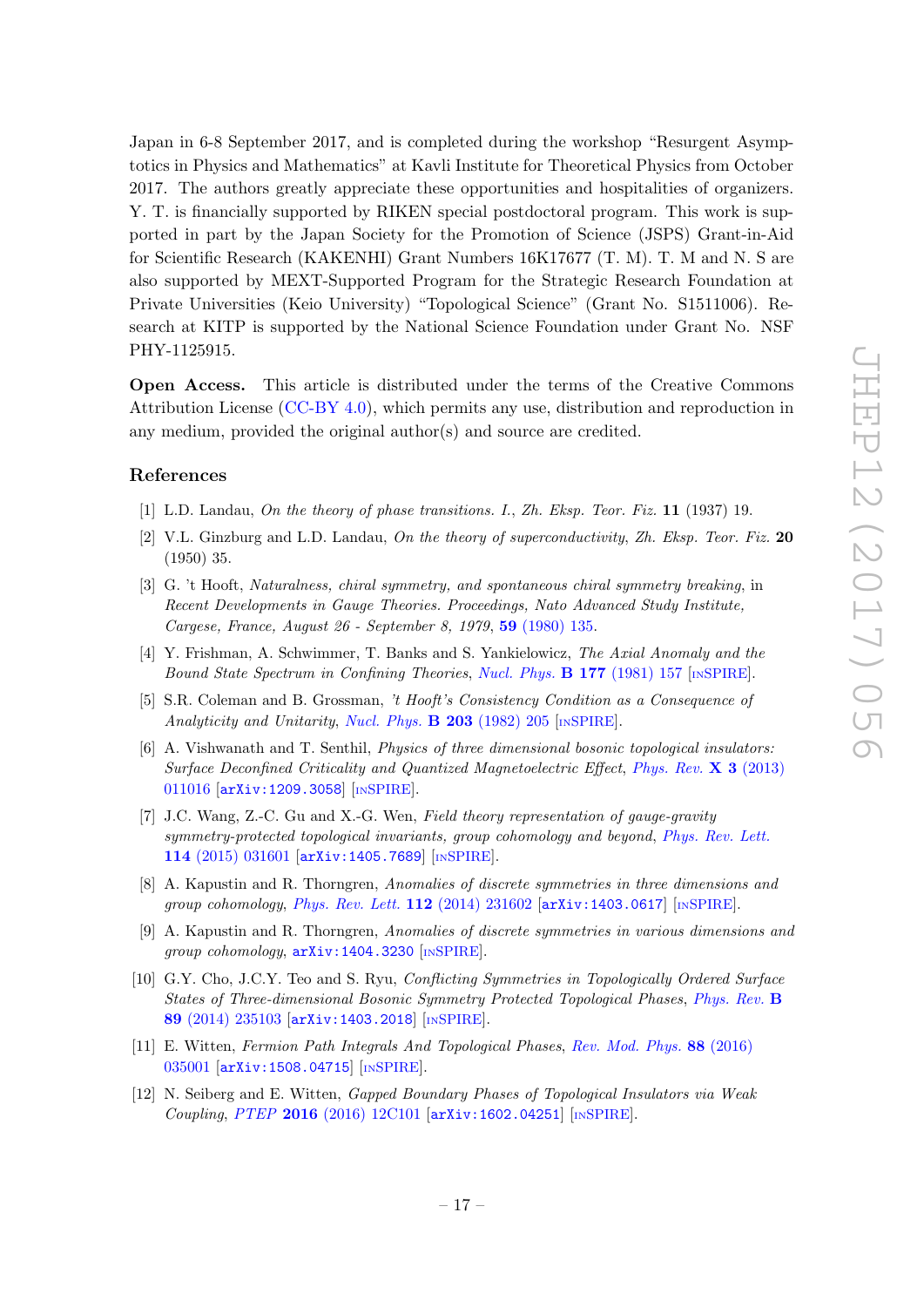- [13] E. Witten, The "Parity" Anomaly On An Unorientable Manifold, [Phys. Rev.](https://doi.org/10.1103/PhysRevB.94.195150) B 94 (2016) [195150](https://doi.org/10.1103/PhysRevB.94.195150) [[arXiv:1605.02391](https://arxiv.org/abs/1605.02391)] [IN[SPIRE](https://inspirehep.net/search?p=find+EPRINT+arXiv:1605.02391)].
- [14] Y. Tachikawa and K. Yonekura, More on time-reversal anomaly of  $2+1d$  topological phases, [Phys. Rev. Lett.](https://doi.org/10.1103/PhysRevLett.119.111603) 119 (2017) 111603 [[arXiv:1611.01601](https://arxiv.org/abs/1611.01601)] [IN[SPIRE](https://inspirehep.net/search?p=find+EPRINT+arXiv:1611.01601)].
- <span id="page-18-3"></span>[15] D. Gaiotto, A. Kapustin, Z. Komargodski and N. Seiberg, Theta, Time Reversal and Temperature, JHEP 05 [\(2017\) 091](https://doi.org/10.1007/JHEP05(2017)091) [[arXiv:1703.00501](https://arxiv.org/abs/1703.00501)] [IN[SPIRE](https://inspirehep.net/search?p=find+EPRINT+arXiv:1703.00501)].
- [16] C. Wang, A. Nahum, M.A. Metlitski, C. Xu and T. Senthil, Deconfined quantum critical points: symmetries and dualities, Phys. Rev.  $X 7 (2017) 031051$  $X 7 (2017) 031051$  [[arXiv:1703.02426](https://arxiv.org/abs/1703.02426)] [IN[SPIRE](https://inspirehep.net/search?p=find+EPRINT+arXiv:1703.02426)].
- <span id="page-18-6"></span>[17] Y. Tanizaki and Y. Kikuchi, Vacuum structure of bifundamental gauge theories at finite topological angles, JHEP  $06$  [\(2017\) 102](https://doi.org/10.1007/JHEP06(2017)102)  $\text{arXiv:1705.01949}$  $\text{arXiv:1705.01949}$  $\text{arXiv:1705.01949}$  [IN[SPIRE](https://inspirehep.net/search?p=find+EPRINT+arXiv:1705.01949)].
- <span id="page-18-4"></span>[18] Z. Komargodski, A. Sharon, R. Thorngren and X. Zhou, Comments on Abelian Higgs Models and Persistent Order,  $arXiv:1705.04786$  [IN[SPIRE](https://inspirehep.net/search?p=find+EPRINT+arXiv:1705.04786)].
- <span id="page-18-8"></span>[19] Z. Komargodski, T. Sulejmanpasic and M. Unsal, *Walls, Anomalies and*  $(De) Confinement in$ Quantum Anti-Ferromagnets, [arXiv:1706.05731](https://arxiv.org/abs/1706.05731) [IN[SPIRE](https://inspirehep.net/search?p=find+EPRINT+arXiv:1706.05731)].
- [20] G.Y. Cho, S. Ryu and C.-T. Hsieh, Anomaly Manifestation of Lieb-Schultz-Mattis Theorem and Topological Phases, Phys. Rev. B 96 [\(2017\) 195105](https://doi.org/10.1103/PhysRevB.96.195105) [[arXiv:1705.03892](https://arxiv.org/abs/1705.03892)] [IN[SPIRE](https://inspirehep.net/search?p=find+EPRINT+arXiv:1705.03892)].
- <span id="page-18-7"></span>[21] H. Shimizu and K. Yonekura, Anomaly constraints on deconfinement and chiral phase transition,  $arXiv:1706.06104$  [IN[SPIRE](https://inspirehep.net/search?p=find+EPRINT+arXiv:1706.06104)].
- [22] J. Wang, X.-G. Wen and E. Witten, Symmetric Gapped Interfaces of SPT and SET States: Systematic Constructions,  $arXiv:1705.06728$  [IN[SPIRE](https://inspirehep.net/search?p=find+EPRINT+arXiv:1705.06728)].
- [23] M.A. Metlitski and R. Thorngren, Intrinsic and emergent anomalies at deconfined critical points, [arXiv:1707.07686](https://arxiv.org/abs/1707.07686) [IN[SPIRE](https://inspirehep.net/search?p=find+EPRINT+arXiv:1707.07686)].
- <span id="page-18-5"></span>[24] Y. Kikuchi and Y. Tanizaki, Global inconsistency, 't Hooft anomaly and level crossing in quantum mechanics, PTEP 2017 [\(2017\) 113B05](https://doi.org/10.1093/ptep/ptx148)  $\ar{xiv:1708.01962}$  [IN[SPIRE](https://inspirehep.net/search?p=find+EPRINT+arXiv:1708.01962)].
- <span id="page-18-0"></span>[25] D. Gaiotto, Z. Komargodski and N. Seiberg, Time-Reversal Breaking in QCD4, Walls and Dualities in  $2+1$  Dimensions,  $arXiv:1708.06806$  [IN[SPIRE](https://inspirehep.net/search?p=find+EPRINT+arXiv:1708.06806)].
- <span id="page-18-1"></span>[26] M. Unsal, Abelian duality, confinement and chiral symmetry breaking in  $QCD(adj)$ , [Phys.](https://doi.org/10.1103/PhysRevLett.100.032005) Rev. Lett. 100 [\(2008\) 032005](https://doi.org/10.1103/PhysRevLett.100.032005) [[arXiv:0708.1772](https://arxiv.org/abs/0708.1772)] [IN[SPIRE](https://inspirehep.net/search?p=find+EPRINT+arXiv:0708.1772)].
- [27] P. Kovtun, M. Ünsal and L.G. Yaffe, Volume independence in large-N<sub>c</sub> QCD-like gauge theories, JHEP 06 [\(2007\) 019](https://doi.org/10.1088/1126-6708/2007/06/019) [[hep-th/0702021](https://arxiv.org/abs/hep-th/0702021)] [IN[SPIRE](https://inspirehep.net/search?p=find+EPRINT+hep-th/0702021)].
- [28] M. Unsal, *Magnetic bion condensation: A new mechanism of confinement and mass gap in* four dimensions, Phys. Rev. D 80 [\(2009\) 065001](https://doi.org/10.1103/PhysRevD.80.065001) [[arXiv:0709.3269](https://arxiv.org/abs/0709.3269)] [IN[SPIRE](https://inspirehep.net/search?p=find+EPRINT+arXiv:0709.3269)].
- [29] M. Unsal and L.G. Yaffe, *Center-stabilized Yang-Mills theory: Confinement and large-N* volume independence, Phys. Rev. D 78 [\(2008\) 065035](https://doi.org/10.1103/PhysRevD.78.065035) [[arXiv:0803.0344](https://arxiv.org/abs/0803.0344)] [IN[SPIRE](https://inspirehep.net/search?p=find+EPRINT+arXiv:0803.0344)].
- [30] M. Shifman and M. Unsal, *QCD-like Theories on R(3) x S(1): A Smooth Journey from* Small to Large  $r(S(1))$  with Double-Trace Deformations, Phys. Rev. **D** 78 [\(2008\) 065004](https://doi.org/10.1103/PhysRevD.78.065004) [[arXiv:0802.1232](https://arxiv.org/abs/0802.1232)] [IN[SPIRE](https://inspirehep.net/search?p=find+EPRINT+arXiv:0802.1232)].
- <span id="page-18-2"></span>[31] M. Shifman and M. Unsal, *Multiflavor QCD<sup>\*</sup> on R(3)* x  $S(1)$ : Studying Transition From Abelian to Non-Abelian Confinement, [Phys. Lett.](https://doi.org/10.1016/j.physletb.2009.10.060) B 681 (2009) 491 [[arXiv:0901.3743](https://arxiv.org/abs/0901.3743)] [IN[SPIRE](https://inspirehep.net/search?p=find+EPRINT+arXiv:0901.3743)].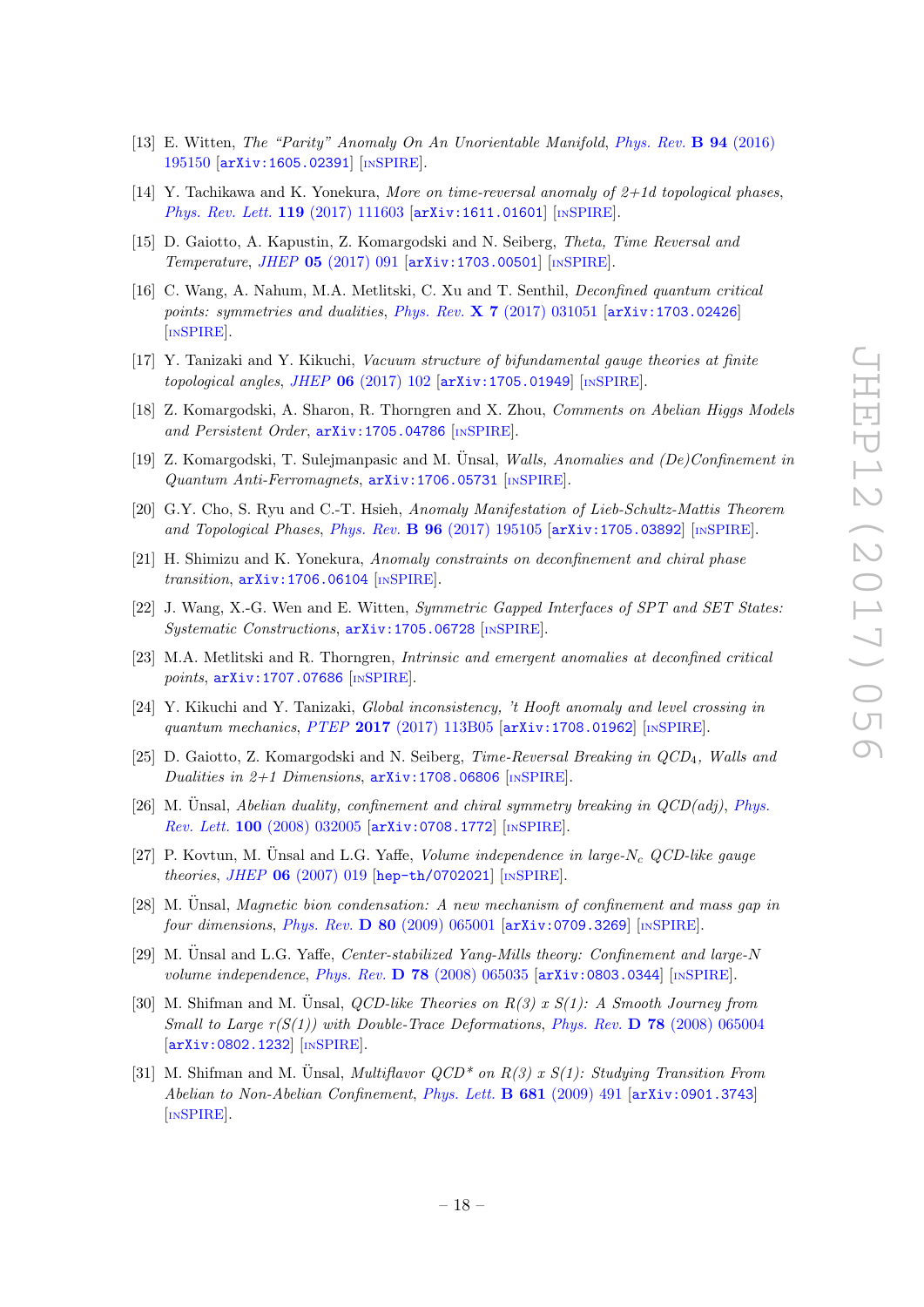- <span id="page-19-0"></span>[32] G. Cossu and M. D'Elia, Finite size phase transitions in QCD with adjoint fermions, [JHEP](https://doi.org/10.1088/1126-6708/2009/07/048) 07 [\(2009\) 048](https://doi.org/10.1088/1126-6708/2009/07/048) [[arXiv:0904.1353](https://arxiv.org/abs/0904.1353)] [IN[SPIRE](https://inspirehep.net/search?p=find+EPRINT+arXiv:0904.1353)].
- [33] G. Cossu, H. Hatanaka, Y. Hosotani and J.-I. Noaki, *Polyakov loops and the Hosotani* mechanism on the lattice, Phys. Rev.  $\bf{D}$  89 [\(2014\) 094509](https://doi.org/10.1103/PhysRevD.89.094509) [[arXiv:1309.4198](https://arxiv.org/abs/1309.4198)] [IN[SPIRE](https://inspirehep.net/search?p=find+EPRINT+arXiv:1309.4198)].
- [34] P.C. Argyres and M. Unsal, *The semi-classical expansion and resurgence in gauge theories:* new perturbative, instanton, bion and renormalon effects, JHEP 08 [\(2012\) 063](https://doi.org/10.1007/JHEP08(2012)063) [[arXiv:1206.1890](https://arxiv.org/abs/1206.1890)] [IN[SPIRE](https://inspirehep.net/search?p=find+EPRINT+arXiv:1206.1890)].
- [35] P. Argyres and M. Unsal, A semiclassical realization of infrared renormalons, [Phys. Rev.](https://doi.org/10.1103/PhysRevLett.109.121601) Lett. 109 [\(2012\) 121601](https://doi.org/10.1103/PhysRevLett.109.121601) [arXiv: 1204.1661] [IN[SPIRE](https://inspirehep.net/search?p=find+EPRINT+arXiv:1204.1661)].
- <span id="page-19-1"></span>[36] G.V. Dunne and M. Ünsal, Resurgence and Trans-series in Quantum Field Theory: The  $CP(N-1)$  Model, JHEP 11 [\(2012\) 170](https://doi.org/10.1007/JHEP11(2012)170)  $\text{arXiv:1210.2423}$  $\text{arXiv:1210.2423}$  $\text{arXiv:1210.2423}$   $\text{lnSPIRE}$  $\text{lnSPIRE}$  $\text{lnSPIRE}$ .
- <span id="page-19-2"></span>[37] G.V. Dunne and M. Unsal, *Continuity and Resurgence: towards a continuum definition of* the  $\mathbb{CP}(N-1)$  model, Phys. Rev. D 87 [\(2013\) 025015](https://doi.org/10.1103/PhysRevD.87.025015) [[arXiv:1210.3646](https://arxiv.org/abs/1210.3646)] [IN[SPIRE](https://inspirehep.net/search?p=find+EPRINT+arXiv:1210.3646)].
- [38] E. Poppitz, T. Schäfer and M. Ünsal, *Continuity, Deconfinement and (Super) Yang-Mills* Theory, JHEP  $10$  [\(2012\) 115](https://doi.org/10.1007/JHEP10(2012)115)  $\text{arXiv:1205.0290}$  $\text{arXiv:1205.0290}$  $\text{arXiv:1205.0290}$  [IN[SPIRE](https://inspirehep.net/search?p=find+EPRINT+arXiv:1205.0290)].
- [39] M.M. Anber, S. Collier, E. Poppitz, S. Strimas-Mackey and B. Teeple, Deconfinement in  $\mathcal{N}=1$  super Yang-Mills theory on  $\mathbb{R}^3\times\mathbb{S}^1$  via dual-Coulomb gas and "affine" XY-model, JHEP 11 [\(2013\) 142](https://doi.org/10.1007/JHEP11(2013)142) [[arXiv:1310.3522](https://arxiv.org/abs/1310.3522)] [IN[SPIRE](https://inspirehep.net/search?p=find+EPRINT+arXiv:1310.3522)].
- <span id="page-19-6"></span>[40] G. Basar, A. Cherman, D. Dorigoni and M. Unsal, *Volume Independence in the Large-N* Limit and an Emergent Fermionic Symmetry, [Phys. Rev. Lett.](https://doi.org/10.1103/PhysRevLett.111.121601) 111 (2013) 121601 [[arXiv:1306.2960](https://arxiv.org/abs/1306.2960)] [IN[SPIRE](https://inspirehep.net/search?p=find+EPRINT+arXiv:1306.2960)].
- <span id="page-19-3"></span>[41] A. Cherman, D. Dorigoni, G.V. Dunne and M. Ünsal, Resurgence in Quantum Field Theory: Nonperturbative Effects in the Principal Chiral Model, [Phys. Rev. Lett.](https://doi.org/10.1103/PhysRevLett.112.021601) 112 (2014) 021601 [[arXiv:1308.0127](https://arxiv.org/abs/1308.0127)] [IN[SPIRE](https://inspirehep.net/search?p=find+EPRINT+arXiv:1308.0127)].
- $[42]$  A. Cherman, D. Dorigoni and M. Unsal, *Decoding perturbation theory using resurgence:* Stokes phenomena, new saddle points and Lefschetz thimbles, JHEP 10 [\(2015\) 056](https://doi.org/10.1007/JHEP10(2015)056) [[arXiv:1403.1277](https://arxiv.org/abs/1403.1277)] [IN[SPIRE](https://inspirehep.net/search?p=find+EPRINT+arXiv:1403.1277)].
- [43] T. Misumi and T. Kanazawa, Adjoint QCD on  $\mathbb{R}^3 \times S^1$  with twisted fermionic boundary conditions, JHEP 06 [\(2014\) 181](https://doi.org/10.1007/JHEP06(2014)181) [[arXiv:1405.3113](https://arxiv.org/abs/1405.3113)] [IN[SPIRE](https://inspirehep.net/search?p=find+EPRINT+arXiv:1405.3113)].
- <span id="page-19-4"></span>[44] T. Misumi, M. Nitta and N. Sakai, Neutral bions in the  $\mathbb{C}P^{N-1}$  model, JHEP 06 [\(2014\) 164](https://doi.org/10.1007/JHEP06(2014)164) [[arXiv:1404.7225](https://arxiv.org/abs/1404.7225)] [IN[SPIRE](https://inspirehep.net/search?p=find+EPRINT+arXiv:1404.7225)].
- <span id="page-19-5"></span>[45] T. Misumi, M. Nitta and N. Sakai, *Classifying bions in Grassmann*  $\sigma$ -models and non-Abelian gauge theories by D-branes, PTEP 2015 [\(2015\) 033B02](https://doi.org/10.1093/ptep/ptv009)  $\left[$ [arXiv:1409.3444](https://arxiv.org/abs/1409.3444) $\right]$  [IN[SPIRE](https://inspirehep.net/search?p=find+EPRINT+arXiv:1409.3444)].
- [46] G.V. Dunne and M. Unsal, New Nonperturbative Methods in Quantum Field Theory: From Large-N Orbifold Equivalence to Bions and Resurgence, [Ann. Rev. Nucl. Part. Sci.](https://doi.org/10.1146/annurev-nucl-102115-044755) 66 [\(2016\) 245](https://doi.org/10.1146/annurev-nucl-102115-044755) [[arXiv:1601.03414](https://arxiv.org/abs/1601.03414)] [IN[SPIRE](https://inspirehep.net/search?p=find+EPRINT+arXiv:1601.03414)].
- [47] T. Misumi, M. Nitta and N. Sakai, Non-BPS exact solutions and their relation to bions in  $\mathbb{C}P^{N-1}$  models, JHEP 05 [\(2016\) 057](https://doi.org/10.1007/JHEP05(2016)057) [[arXiv:1604.00839](https://arxiv.org/abs/1604.00839)] [IN[SPIRE](https://inspirehep.net/search?p=find+EPRINT+arXiv:1604.00839)].
- <span id="page-19-7"></span>[48] A. Cherman, T. Schäfer and M. Unsal, *Chiral Lagrangian from Duality and Monopole* Operators in Compactified QCD, [Phys. Rev. Lett.](https://doi.org/10.1103/PhysRevLett.117.081601) 117 (2016) 081601 [[arXiv:1604.06108](https://arxiv.org/abs/1604.06108)] [IN[SPIRE](https://inspirehep.net/search?p=find+EPRINT+arXiv:1604.06108)].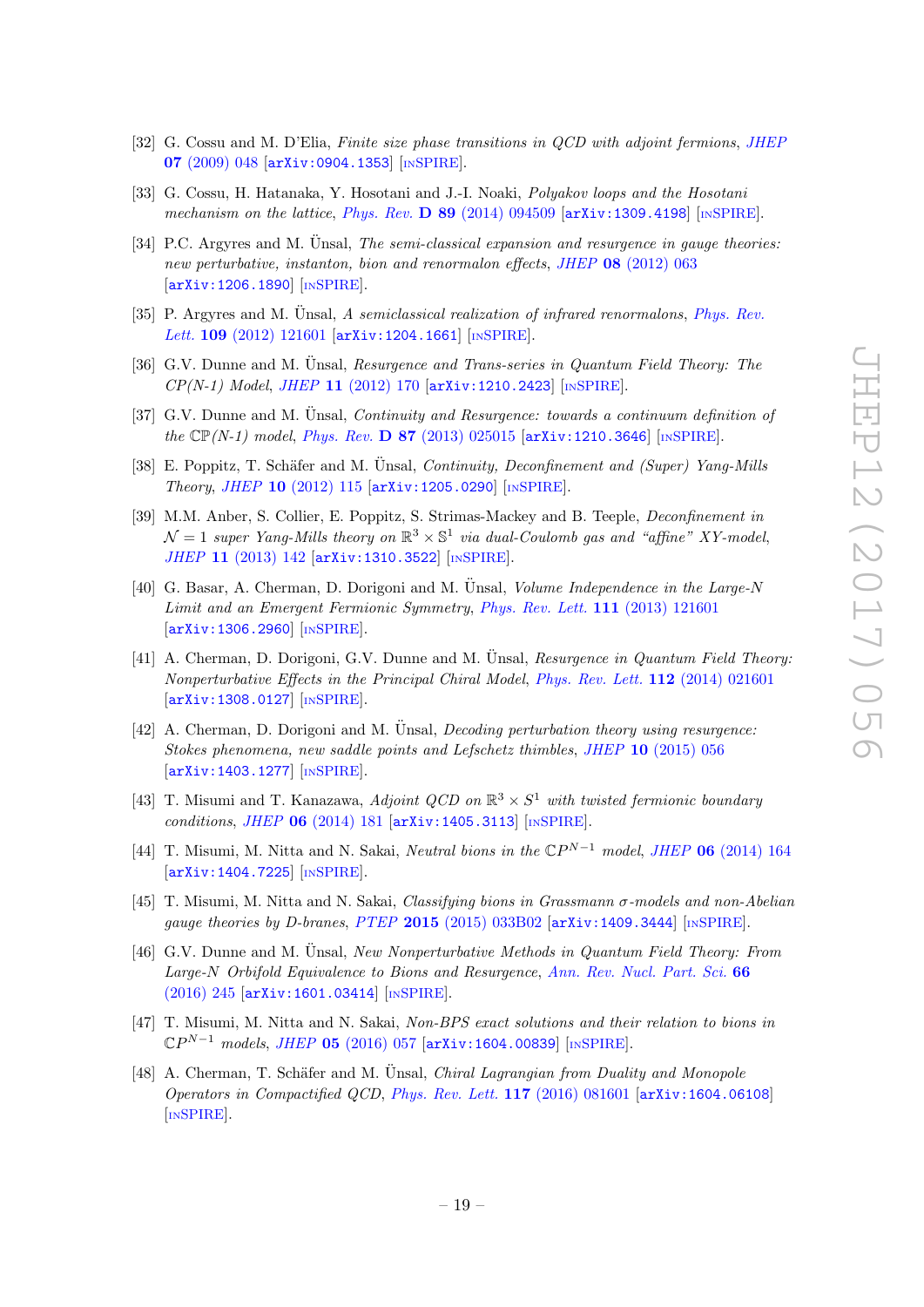- [49] T. Fujimori, S. Kamata, T. Misumi, M. Nitta and N. Sakai, Nonperturbative contributions from complexified solutions in  $\mathbb{C}P^{N-1}$  models, Phys. Rev. D 94 [\(2016\) 105002](https://doi.org/10.1103/PhysRevD.94.105002) [[arXiv:1607.04205](https://arxiv.org/abs/1607.04205)] [IN[SPIRE](https://inspirehep.net/search?p=find+EPRINT+arXiv:1607.04205)].
- <span id="page-20-1"></span>[50] T. Sulejmanpasic, Global Symmetries, Volume Independence and Continuity in Quantum Field Theories, [Phys. Rev. Lett.](https://doi.org/10.1103/PhysRevLett.118.011601) 118 (2017) 011601 [[arXiv:1610.04009](https://arxiv.org/abs/1610.04009)] [IN[SPIRE](https://inspirehep.net/search?p=find+EPRINT+arXiv:1610.04009)].
- [51] M. Yamazaki and K. Yonekura, From 4d Yang-Mills to 2d  $\mathbb{CP}^{N-1}$  model: IR problem and confinement at weak coupling, JHEP  $07$  [\(2017\) 088](https://doi.org/10.1007/JHEP07(2017)088) [[arXiv:1704.05852](https://arxiv.org/abs/1704.05852)] [IN[SPIRE](https://inspirehep.net/search?p=find+EPRINT+arXiv:1704.05852)].
- [52] P.V. Buividovich and S.N. Valgushev, *Lattice study of continuity and finite-temperature* transition in two-dimensional  $SU(N) \times SU(N)$  Principal Chiral Model,  $arXiv:1706.08954$ [IN[SPIRE](https://inspirehep.net/search?p=find+EPRINT+arXiv:1706.08954)].
- <span id="page-20-0"></span>[53] K. Aitken, A. Cherman, E. Poppitz and L.G. Yaffe, *QCD on a small circle, [Phys. Rev.](https://doi.org/10.1103/PhysRevD.96.096022)* D 96 [\(2017\) 096022](https://doi.org/10.1103/PhysRevD.96.096022) [[arXiv:1707.08971](https://arxiv.org/abs/1707.08971)] [IN[SPIRE](https://inspirehep.net/search?p=find+EPRINT+arXiv:1707.08971)].
- <span id="page-20-2"></span>[54] E. Witten, Supersymmetry and Morse theory, J. Diff. Geom. 17 (1982) 661, [http://projecteuclid.org/euclid.jdg/1214437492.](http://projecteuclid.org/euclid.jdg/1214437492)
- <span id="page-20-3"></span>[55] H. Kouno, Y. Sakai, T. Makiyama, K. Tokunaga, T. Sasaki and M. Yahiro, quark-gluon thermodynamics with the  $Z(N(c))$  symmetry, J. Phys. **G 39** [\(2012\) 085010](https://doi.org/10.1088/0954-3899/39/8/085010) [IN[SPIRE](https://inspirehep.net/search?p=find+J+%22J.Phys.,G39,085010%22)].
- [56] Y. Sakai, H. Kouno, T. Sasaki and M. Yahiro, *The quarkyonic phase and the*  $Z_{N_c}$  symmetry, [Phys. Lett.](https://doi.org/10.1016/j.physletb.2012.10.027) **B 718** (2012) 130 [[arXiv:1204.0228](https://arxiv.org/abs/1204.0228)] [IN[SPIRE](https://inspirehep.net/search?p=find+EPRINT+arXiv:1204.0228)].
- [57] H. Kouno, T. Makiyama, T. Sasaki, Y. Sakai and M. Yahiro, *Confinement and*  $\mathbb{Z}_3$  symmetry in three-flavor QCD, J. Phys. **G** 40 [\(2013\) 095003](https://doi.org/10.1088/0954-3899/40/9/095003)  $\left[$ [arXiv:1301.4013](https://arxiv.org/abs/1301.4013) $\right]$   $\left[$ IN[SPIRE](https://inspirehep.net/search?p=find+EPRINT+arXiv:1301.4013).
- <span id="page-20-11"></span>[58] H. Kouno, T. Misumi, K. Kashiwa, T. Makiyama, T. Sasaki and M. Yahiro, Differences and similarities between fundamental and adjoint matters in  $SU(N)$  gauge theories, [Phys. Rev.](https://doi.org/10.1103/PhysRevD.88.016002) D 88 [\(2013\) 016002](https://doi.org/10.1103/PhysRevD.88.016002) [[arXiv:1304.3274](https://arxiv.org/abs/1304.3274)] [IN[SPIRE](https://inspirehep.net/search?p=find+EPRINT+arXiv:1304.3274)].
- <span id="page-20-12"></span>[59] E. Poppitz and T. Sulejmanpasic,  $(S) QCD$  on  $\mathbb{R}^3 \times \mathbb{S}^1$ : Screening of Polyakov loop by fundamental quarks and the demise of semi-classics, JHEP 09 [\(2013\) 128](https://doi.org/10.1007/JHEP09(2013)128) [[arXiv:1307.1317](https://arxiv.org/abs/1307.1317)] [IN[SPIRE](https://inspirehep.net/search?p=find+EPRINT+arXiv:1307.1317)].
- <span id="page-20-4"></span>[60] T. Iritani, E. Itou and T. Misumi, Lattice study on QCD-like theory with exact center symmetry, JHEP 11 [\(2015\) 159](https://doi.org/10.1007/JHEP11(2015)159) [[arXiv:1508.07132](https://arxiv.org/abs/1508.07132)] [IN[SPIRE](https://inspirehep.net/search?p=find+EPRINT+arXiv:1508.07132)].
- <span id="page-20-5"></span>[61] A. Kapustin and N. Seiberg, Coupling a QFT to a TQFT and Duality, JHEP 04 [\(2014\) 001](https://doi.org/10.1007/JHEP04(2014)001) [[arXiv:1401.0740](https://arxiv.org/abs/1401.0740)] [IN[SPIRE](https://inspirehep.net/search?p=find+EPRINT+arXiv:1401.0740)].
- <span id="page-20-7"></span>[62] D. Gaiotto, A. Kapustin, N. Seiberg and B. Willett, Generalized Global Symmetries, [JHEP](https://doi.org/10.1007/JHEP02(2015)172) 02 [\(2015\) 172](https://doi.org/10.1007/JHEP02(2015)172) [[arXiv:1412.5148](https://arxiv.org/abs/1412.5148)] [IN[SPIRE](https://inspirehep.net/search?p=find+EPRINT+arXiv:1412.5148)].
- <span id="page-20-6"></span>[63] O. Aharony, N. Seiberg and Y. Tachikawa, Reading between the lines of four-dimensional gauge theories, JHEP  $08$  [\(2013\) 115](https://doi.org/10.1007/JHEP08(2013)115)  $\text{arXiv:1305.0318}$  $\text{arXiv:1305.0318}$  $\text{arXiv:1305.0318}$  [IN[SPIRE](https://inspirehep.net/search?p=find+EPRINT+arXiv:1305.0318)].
- <span id="page-20-8"></span>[64] S.R. Coleman, There are no Goldstone bosons in two-dimensions, [Commun. Math. Phys.](https://doi.org/10.1007/BF01646487) 31 [\(1973\) 259](https://doi.org/10.1007/BF01646487) [IN[SPIRE](https://inspirehep.net/search?p=find+J+%22Comm.Math.Phys.,31,259%22)].
- <span id="page-20-9"></span>[65] N.D. Mermin and H. Wagner, Absence of ferromagnetism or antiferromagnetism in one-dimensional or two-dimensional isotropic Heisenberg models, [Phys. Rev. Lett.](https://doi.org/10.1103/PhysRevLett.17.1133) 17 (1966) [1133](https://doi.org/10.1103/PhysRevLett.17.1133) [IN[SPIRE](https://inspirehep.net/search?p=find+J+%22Phys.Rev.Lett.,17,1133%22)].
- <span id="page-20-10"></span>[66] E. Witten, Instantons, the Quark Model and the 1/n Expansion, [Nucl. Phys.](https://doi.org/10.1016/0550-3213(79)90243-8) B 149 (1979) [285](https://doi.org/10.1016/0550-3213(79)90243-8) [IN[SPIRE](https://inspirehep.net/search?p=find+J+%22Nucl.Phys.,B149,285%22)].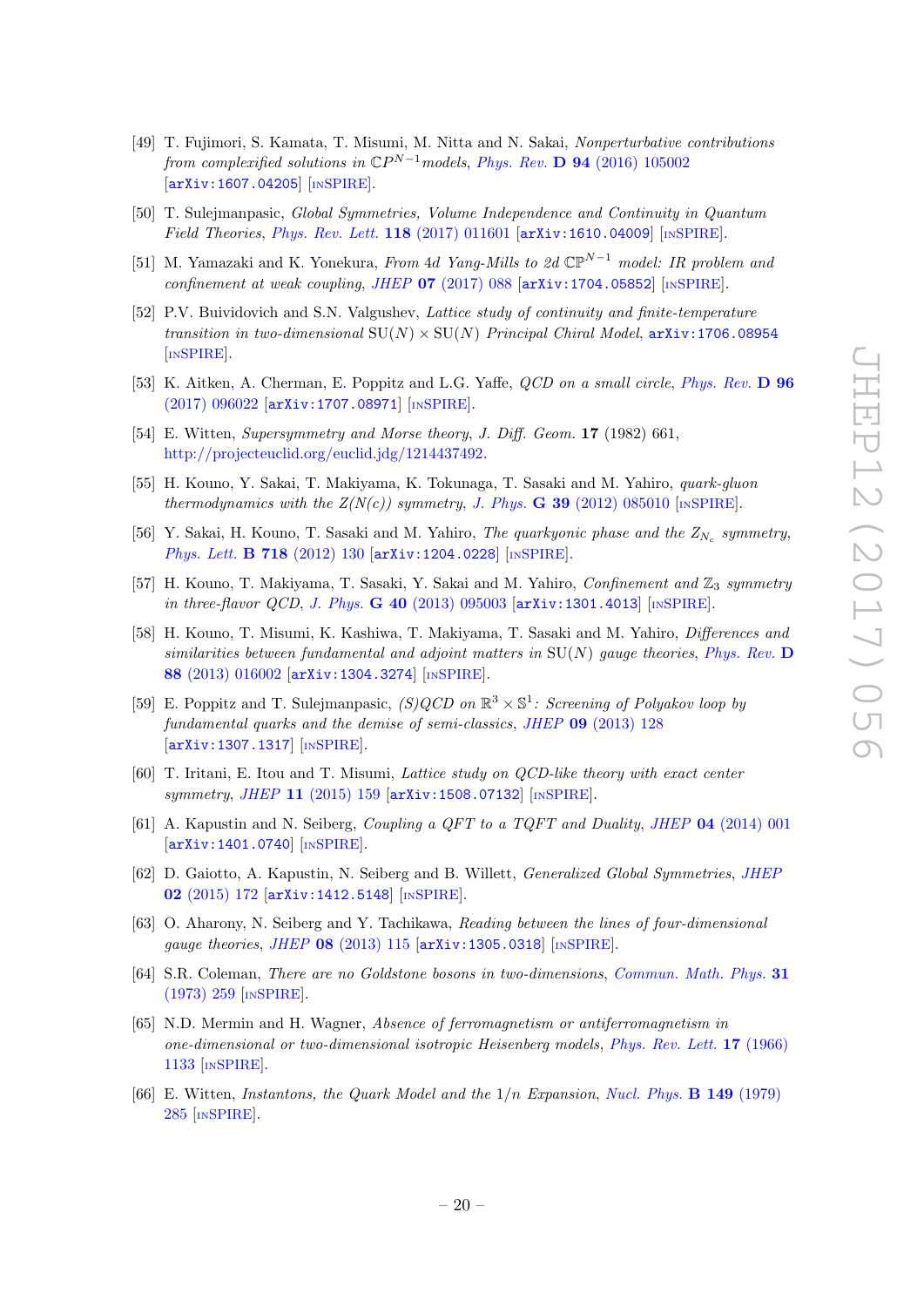- <span id="page-21-0"></span>[67] I. Affleck, The Role of Instantons in Scale Invariant Gauge Theories, [Nucl. Phys.](https://doi.org/10.1016/0550-3213(80)90350-8) B 162 [\(1980\) 461](https://doi.org/10.1016/0550-3213(80)90350-8) [IN[SPIRE](https://inspirehep.net/search?p=find+J+%22Nucl.Phys.,B162,461%22)].
- <span id="page-21-1"></span>[68] R.A. Briceno, Z. Davoudi, T.C. Luu and M.J. Savage, Two-Baryon Systems with Twisted Boundary Conditions, Phys. Rev. D 89 [\(2014\) 074509](https://doi.org/10.1103/PhysRevD.89.074509) [[arXiv:1311.7686](https://arxiv.org/abs/1311.7686)] [IN[SPIRE](https://inspirehep.net/search?p=find+EPRINT+arXiv:1311.7686)].
- [69] Y. Liu, E. Shuryak and I. Zahed, The Instanton-Dyon Liquid Model V: Twisted Light Quarks, Phys. Rev. D 94 [\(2016\) 105013](https://doi.org/10.1103/PhysRevD.94.105013) [[arXiv:1606.02996](https://arxiv.org/abs/1606.02996)] [IN[SPIRE](https://inspirehep.net/search?p=find+EPRINT+arXiv:1606.02996)].
- [70] A. Cherman, S. Sen, M.L. Wagman and L.G. Yaffe, Exponential reduction of finite volume effects with twisted boundary conditions, Phys. Rev. D 95 [\(2017\) 074512](https://doi.org/10.1103/PhysRevD.95.074512) [[arXiv:1612.00403](https://arxiv.org/abs/1612.00403)] [IN[SPIRE](https://inspirehep.net/search?p=find+EPRINT+arXiv:1612.00403)].
- <span id="page-21-2"></span>[71] A. Cherman, S. Sen, M. Unsal, M.L. Wagman and L.G. Yaffe, *Order parameters and* color-flavor center symmetry in QCD, [Phys. Rev. Lett.](https://doi.org/10.1103/PhysRevLett.119.222001) 119 (2017) 222001 [[arXiv:1706.05385](https://arxiv.org/abs/1706.05385)] [IN[SPIRE](https://inspirehep.net/search?p=find+EPRINT+arXiv:1706.05385)].
- <span id="page-21-6"></span>[72] E. Bilgici et al., Search for the IR fixed point in the twisted Polyakov loop scheme, [PoS\(LAT2009\)063](https://pos.sissa.it/contribution?id=PoS(LAT2009)063) [[arXiv:0910.4196](https://arxiv.org/abs/0910.4196)] [IN[SPIRE](https://inspirehep.net/search?p=find+EPRINT+arXiv:0910.4196)].
- [73] E. Itou et al., Search for the IR fixed point in the Twisted Polyakov Loop scheme (II), [PoS\(LATTICE 2010\)054](https://pos.sissa.it/contribution?id=PoS(LATTICE 2010)054) [[arXiv:1011.0516](https://arxiv.org/abs/1011.0516)] [IN[SPIRE](https://inspirehep.net/search?p=find+EPRINT+arXiv:1011.0516)].
- [74] E. Itou, Properties of the twisted Polyakov loop coupling and the infrared fixed point in the SU(3) gauge theories, PTEP 2013 [\(2013\) 083B01](https://doi.org/10.1093/ptep/ptt053) [[arXiv:1212.1353](https://arxiv.org/abs/1212.1353)] [IN[SPIRE](https://inspirehep.net/search?p=find+EPRINT+arXiv:1212.1353)].
- [75] E. Itou, A novel scheme for the wave function renormalization of the composite operators, PTEP 2015 [\(2015\) 043B08](https://doi.org/10.1093/ptep/ptv045) [[arXiv:1307.6645](https://arxiv.org/abs/1307.6645)] [IN[SPIRE](https://inspirehep.net/search?p=find+EPRINT+arXiv:1307.6645)].
- <span id="page-21-7"></span>[76] E. Itou, The twisted Polyakov loop coupling and the search for an IR fixed point, [PoS\(LATTICE 2013\)005](https://pos.sissa.it/contribution?id=PoS(LATTICE 2013)005) [[arXiv:1311.2676](https://arxiv.org/abs/1311.2676)] [IN[SPIRE](https://inspirehep.net/search?p=find+EPRINT+arXiv:1311.2676)].
- <span id="page-21-3"></span>[77] H. Kouno, K. Kashiwa, J. Takahashi, T. Misumi and M. Yahiro, Understanding QCD at high density from a  $Z_3$ -symmetric QCD-like theory, Phys. Rev. **D** 93 [\(2016\) 056009](https://doi.org/10.1103/PhysRevD.93.056009) [[arXiv:1504.07585](https://arxiv.org/abs/1504.07585)] [IN[SPIRE](https://inspirehep.net/search?p=find+EPRINT+arXiv:1504.07585)].
- [78] T. Hirakida, H. Kouno, J. Takahashi and M. Yahiro, Interplay between sign problem and  $Z_3$ symmetry in three-dimensional Potts models, Phys. Rev. D 94 [\(2016\) 014011](https://doi.org/10.1103/PhysRevD.94.014011) [[arXiv:1604.02977](https://arxiv.org/abs/1604.02977)] [IN[SPIRE](https://inspirehep.net/search?p=find+EPRINT+arXiv:1604.02977)].
- <span id="page-21-4"></span>[79] T. Hirakida, J. Sugano, H. Kouno, J. Takahashi and M. Yahiro, Sign problem in  $Z_3$ -symmetric effective Polyakov-line model, Phys. Rev. **D** 96 [\(2017\) 074031](https://doi.org/10.1103/PhysRevD.96.074031) [[arXiv:1705.00665](https://arxiv.org/abs/1705.00665)] [IN[SPIRE](https://inspirehep.net/search?p=find+EPRINT+arXiv:1705.00665)].
- <span id="page-21-5"></span>[80] Y. Tanizaki, Y. Kikuchi, T. Misumi and N. Sakai, Anomaly matching for phase diagram of  $massless \mathbb{Z}_N$ -QCD,  $arXiv:1711.10487$  [IN[SPIRE](https://inspirehep.net/search?p=find+EPRINT+arXiv:1711.10487)].
- <span id="page-21-8"></span>[81] A. Roberge and N. Weiss, Gauge Theories With Imaginary Chemical Potential and the Phases of QCD, [Nucl. Phys.](https://doi.org/10.1016/0550-3213(86)90582-1) **B 275** (1986) 734 [IN[SPIRE](https://inspirehep.net/search?p=find+J+%22Nucl.Phys.,B275,734%22)].
- <span id="page-21-9"></span>[82] E.Y. Loh, J.E. Gubernatis, R.T. Scalettar, S.R. White, D.J. Scalapino and R.L. Sugar, Sign problem in the numerical simulation of many-electron systems, Phys. Rev. **B** 41 [\(1990\) 9301](https://doi.org/10.1103/PhysRevB.41.9301) [IN[SPIRE](https://inspirehep.net/search?p=find+J+%22Phys.Rev.,B41,9301%22)].
- [83] G.G. Batrouni and P. de Forcrand, The fermion sign problem: A new decoupling transformation and a new simulation algorithm, [Phys. Rev.](https://doi.org/10.1103/PhysRevB.48.589) B 48 (1993) 589 [[cond-mat/9211009](https://arxiv.org/abs/cond-mat/9211009)] [IN[SPIRE](https://inspirehep.net/search?p=find+EPRINT+cond-mat/9211009)].
- [84] T.D. . Cohen, Functional integrals for QCD at nonzero chemical potential and zero density, [Phys. Rev. Lett.](https://doi.org/10.1103/PhysRevLett.91.222001) **91** (2003) 222001 [[hep-ph/0307089](https://arxiv.org/abs/hep-ph/0307089)] [IN[SPIRE](https://inspirehep.net/search?p=find+EPRINT+hep-ph/0307089)].